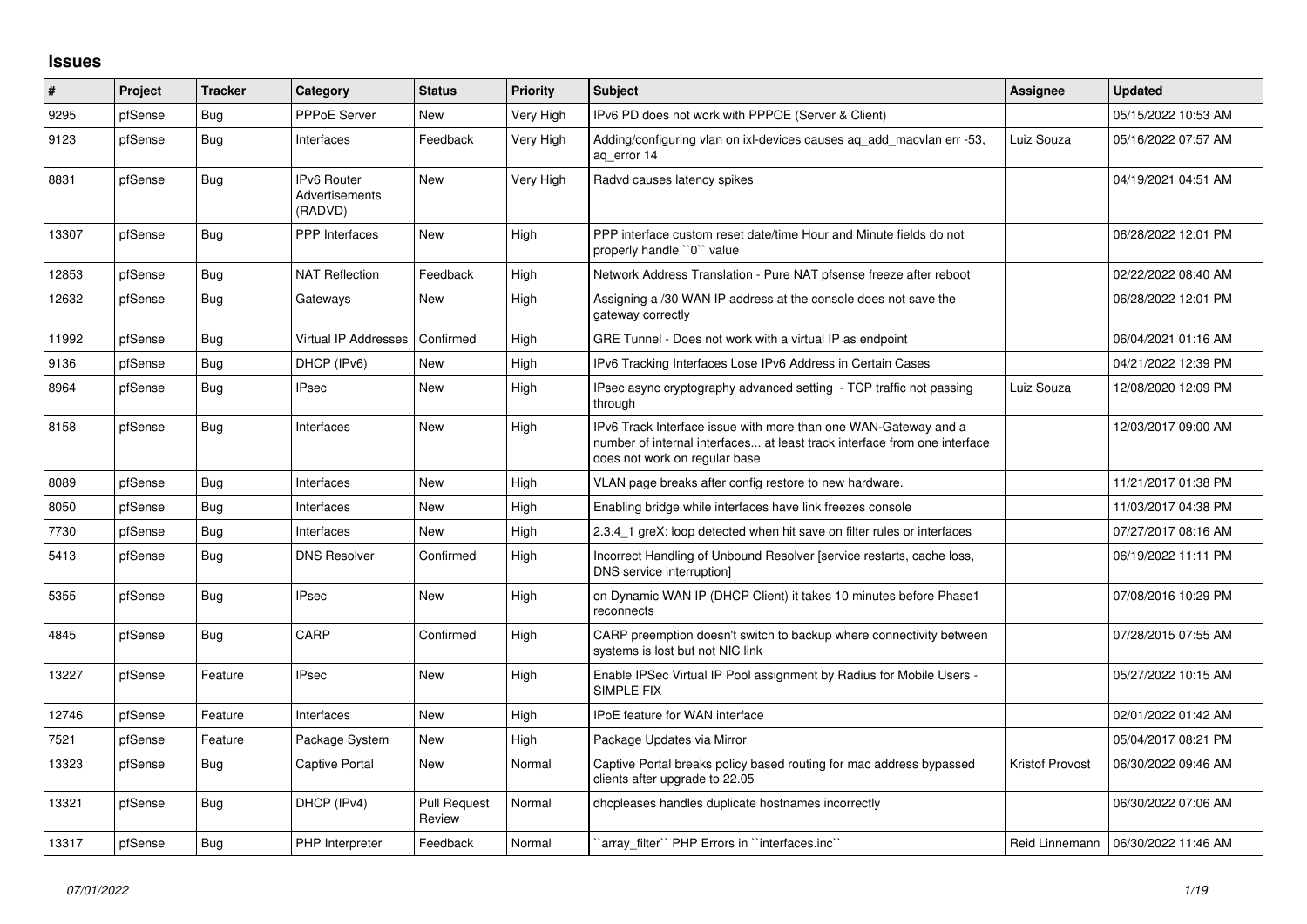| $\#$  | Project | <b>Tracker</b> | Category                 | <b>Status</b>                 | <b>Priority</b> | <b>Subject</b>                                                                                                                              | Assignee                       | <b>Updated</b>      |
|-------|---------|----------------|--------------------------|-------------------------------|-----------------|---------------------------------------------------------------------------------------------------------------------------------------------|--------------------------------|---------------------|
| 13310 | pfSense | <b>Bug</b>     | Rules / NAT              | Feedback                      | Normal          | Each line in the NPt destination IPv6 prefix list also contains the network<br>of the previous line when multiple choices are present       | Jim Pingle                     | 06/28/2022 12:01 PM |
| 13303 | pfSense | Bug            | Dynamic DNS              | <b>Pull Request</b><br>Review | Normal          | DynDNS - DNSExit no longer working                                                                                                          | Koen Zomers                    | 06/28/2022 12:01 PM |
| 13298 | pfSense | <b>Bug</b>     | Dynamic DNS              | <b>Pull Request</b><br>Review | Normal          | Dynv6 does not check response code when updating                                                                                            | <b>Tiago Beling</b><br>d'Avila | 06/28/2022 12:01 PM |
| 13295 | pfSense | <b>Bug</b>     | Gateway Monitoring       | Pull Request<br>Review        | Normal          | Incorrect function parameters for "get_dpinger_status()" call in<br>"gwlb.inc"                                                              |                                | 06/28/2022 12:01 PM |
| 13288 | pfSense | <b>Bug</b>     | Configuration<br>Backend | <b>New</b>                    | Normal          | Encode FreeRADIUS Custom Options                                                                                                            |                                | 06/20/2022 10:36 AM |
| 13280 | pfSense | <b>Bug</b>     | Unknown                  | New                           | Normal          | Entries duplicated in /boot/loader.conf                                                                                                     |                                | 06/19/2022 11:11 AM |
| 13279 | pfSense | <b>Bug</b>     | Interfaces               | New                           | Normal          | DHCP config override affects Gateway installation.                                                                                          |                                | 06/17/2022 07:25 AM |
| 13277 | pfSense | <b>Bug</b>     | <b>IGMP Proxy</b>        | New                           | Normal          | IGMP Proxy webConfigurator Page Always Produces Error                                                                                       |                                | 06/16/2022 07:50 PM |
| 13276 | pfSense | Bug            | <b>IGMP Proxy</b>        | New                           | Normal          | IGMP Proxy Error Message for Logging Links to System Log Instead of<br>Routing Log                                                          |                                | 06/16/2022 07:48 PM |
| 13273 | pfSense | <b>Bug</b>     | DHCP (IPv4)              | <b>New</b>                    | Normal          | dhclient can use conflicting recorded leases                                                                                                |                                | 06/14/2022 11:07 AM |
| 13267 | pfSense | Bug            | OpenVPN                  | New                           | Normal          | dpinger continues to run on OpenVPN gateway after OpenVPN service is<br>stopped.                                                            |                                | 06/12/2022 02:49 PM |
| 13254 | pfSense | <b>Bug</b>     | <b>DNS Resolver</b>      | <b>New</b>                    | Normal          | DNS resolver does not update "unbound.conf" file during link down<br>events                                                                 |                                | 06/28/2022 12:01 PM |
| 13253 | pfSense | <b>Bug</b>     | DHCP (IPv6)              | New                           | Normal          | 'dhcp6c'' is not restarted when applying settings when multiple WANs<br>are configured for DHCP6                                            |                                | 06/28/2022 12:01 PM |
| 13252 | pfSense | Bug            | Upgrade                  | New                           | Normal          | reduce frequency of php-fpm socket connection attempts from<br>check reload status                                                          |                                | 06/12/2022 11:11 AM |
| 13249 | pfSense | <b>Bug</b>     | Console Menu             | New                           | Normal          | Running playback comands multiple times results in PHP error                                                                                |                                | 06/06/2022 07:02 AM |
| 13243 | pfSense | Bug            | OpenVPN                  | <b>Pull Request</b><br>Review | Normal          | OpenVPN status for multi-user VPN shows info icon to display RADIUS<br>rules when there are none to display                                 | Marcos<br>Mendoza              | 06/28/2022 12:01 PM |
| 13240 | pfSense | <b>Bug</b>     | Rules / NAT              | New                           | Normal          | User is forced to pick an NPt destination IPv6 prefix length even when<br>choosing a drop-down entry which contains a defined prefix length | Jim Pingle                     | 06/28/2022 12:01 PM |
| 13237 | pfSense | <b>Bug</b>     | DHCP (IPv6)              | New                           | Normal          | dhcp6c script cannot be executed safely                                                                                                     |                                | 06/01/2022 11:20 AM |
| 13228 | pfSense | <b>Bug</b>     | Interfaces               | New                           | Normal          | Recovering interface gateway may not be added back into gateway<br>groups and rules when expected                                           | Jim Pingle                     | 06/29/2022 04:31 PM |
| 13226 | pfSense | Bug            | <b>Captive Portal</b>    | Confirmed                     | Normal          | Captive Portal doesn't disconnect established OpenVPN link                                                                                  | Reid Linnemann                 | 05/30/2022 10:38 AM |
| 13225 | pfSense | <b>Bug</b>     | Interfaces               | New                           | Normal          | Bridges with QinQ interfaces not properly set up at boot                                                                                    | Viktor Gurov                   | 06/28/2022 12:01 PM |
| 13224 | pfSense | <b>Bug</b>     | Notifications            | New                           | Normal          | Email notification flood when UPS (NUT) and WAN send notifications                                                                          |                                | 05/27/2022 01:58 AM |
| 13222 | pfSense | <b>Bug</b>     | UPnP/NAT-PMP             | New                           | Normal          | CARP IP does not listen for NAT-PMP packets                                                                                                 |                                | 05/26/2022 02:28 PM |
| 13218 | pfSense | Bug            | Interfaces               | <b>Pull Request</b><br>Review | Normal          | GIF-based interface MTU is assigned to parent interface on boot when<br>parent interface is a LAGG                                          | Viktor Gurov                   | 06/28/2022 12:01 PM |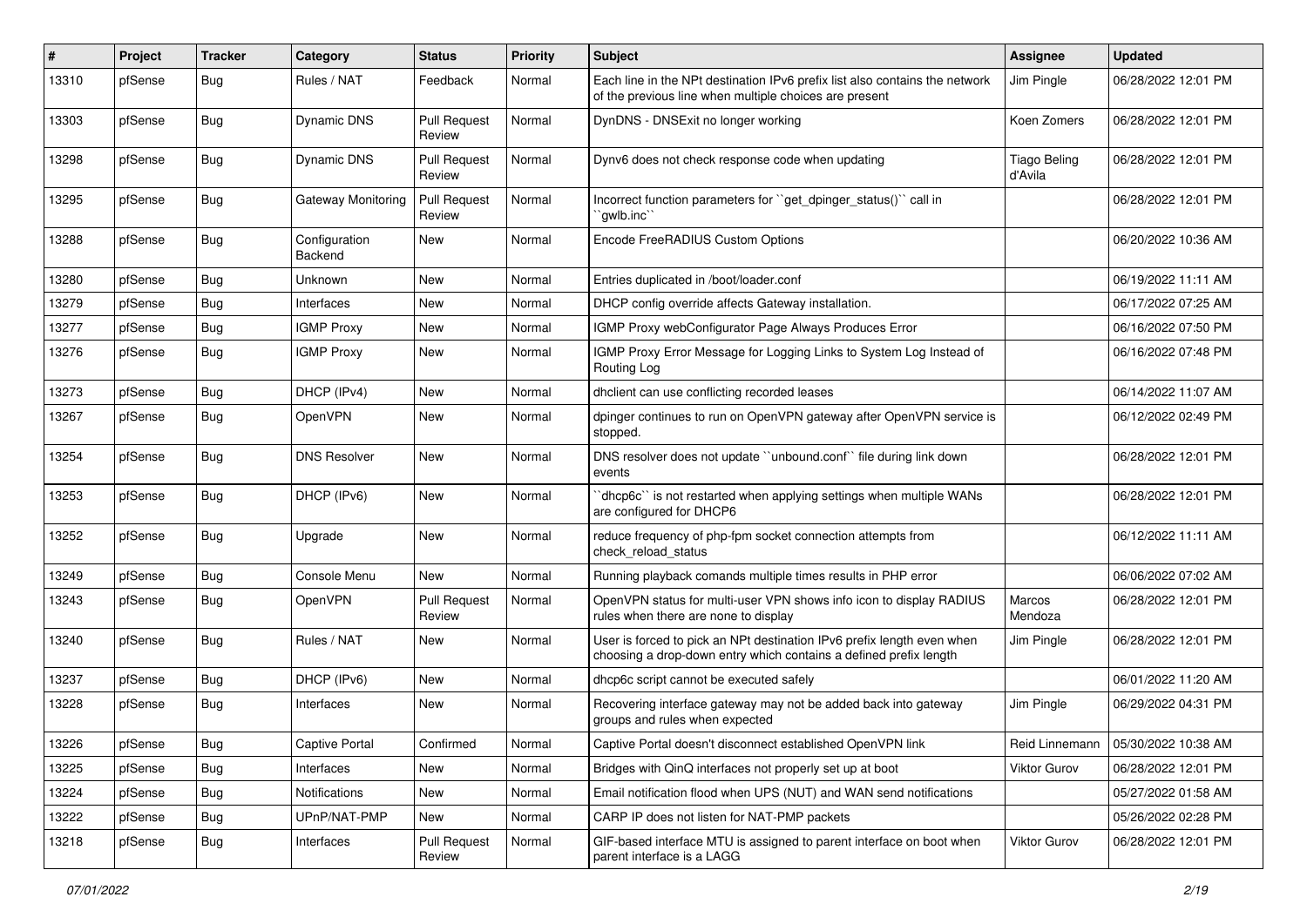| $\sharp$ | Project | <b>Tracker</b> | Category                                 | <b>Status</b>                 | <b>Priority</b> | <b>Subject</b>                                                                                           | Assignee            | <b>Updated</b>      |
|----------|---------|----------------|------------------------------------------|-------------------------------|-----------------|----------------------------------------------------------------------------------------------------------|---------------------|---------------------|
| 13217    | pfSense | Bug            | DHCP (IPv4)                              | <b>New</b>                    | Normal          | dhclient using default pid file location which does not exist                                            | <b>Viktor Gurov</b> | 05/26/2022 08:09 AM |
| 13215    | pfSense | Bug            | <b>Captive Portal</b>                    | Assigned                      | Normal          | Allowed MAC/IP/Hostname traffic counts for authorized users                                              | Reid Linnemann      | 05/31/2022 05:31 PM |
| 13167    | pfSense | <b>Bug</b>     | Dynamic DNS                              | <b>New</b>                    | Normal          | phpDynDNS: DigitalOcean ddns update fails (bad request, invalid<br>character '-' in request id)          |                     | 06/16/2022 09:30 PM |
| 13158    | pfSense | Bug            | Web Interface                            | <b>New</b>                    | Normal          | Input validation error when applying limiter changes                                                     |                     | 05/14/2022 05:32 PM |
| 13132    | pfSense | Bug            | Backup / Restore                         | <b>New</b>                    | Normal          | Two SSHDATA Sections in Restored Config Breaks Unit                                                      | Jim Pingle          | 06/29/2022 07:53 AM |
| 13102    | pfSense | <b>Bug</b>     | <b>IPsec</b>                             | <b>New</b>                    | Normal          | Deleting an IPSec tunnel doesn't destroy the SA (SADs/SPDs), causes<br>crash in status ipsec.php         | <b>Viktor Gurov</b> | 06/28/2022 12:01 PM |
| 13093    | pfSense | Bug            | Authentication                           | In Progress                   | Normal          | LDAP authentication fails with extended query and RFC2307 group<br>lookups enabled                       | Chris Linstruth     | 06/28/2022 06:09 PM |
| 13090    | pfSense | <b>Bug</b>     | <b>OpenVPN</b>                           | <b>New</b>                    | Normal          | OpenVPN: do not use legacy deprecated netbios settings                                                   | Jim Pingle          | 04/22/2022 11:19 AM |
| 13089    | pfSense | Bug            | OpenVPN                                  | <b>New</b>                    | Normal          | OpenVPN: fix some netbios options were preserved even if teh Netbios<br>option was unchecked             | Jim Pingle          | 04/22/2022 11:06 AM |
| 13088    | pfSense | Bug            | <b>OpenVPN</b>                           | <b>New</b>                    | Normal          | OpenVPN Client Overrides: properly hide/show form fields                                                 | Jim Pingle          | 06/08/2022 09:15 AM |
| 13087    | pfSense | <b>Bug</b>     | OpenVPN                                  | New                           | Normal          | OpenVPN Server: hide WINS servers list when netbios option is<br>unchecked while WINS servers is checked |                     | 04/22/2022 10:29 AM |
| 13076    | pfSense | Bug            | Gateway Monitoring                       | <b>New</b>                    | Normal          | Marking a gateway as down does not affect IPsec entries using gateway<br>groups                          |                     | 06/28/2022 12:01 PM |
| 13068    | pfSense | Bug            | Aliases / Tables                         | <b>New</b>                    | Normal          | Error loading rules when URL Table IPs content is empty                                                  |                     | 04/17/2022 09:07 PM |
| 13067    | pfSense | <b>Bug</b>     | <b>FilterDNS</b>                         | <b>New</b>                    | Normal          | filterdns resolve interval is twice the intended value                                                   |                     | 04/17/2022 07:45 PM |
| 13051    | pfSense | Bug            | <b>Traffic Shaper</b><br>(ALTQ)          | <b>New</b>                    | Normal          | Firewall traffic shaper by interface selection unknow                                                    |                     | 04/12/2022 07:03 AM |
| 13046    | pfSense | <b>Bug</b>     | Rules / NAT                              | <b>New</b>                    | Normal          | Floating rule applied to IPv6 interface with a SLAAC DHCPv6 gateway<br>reports error on boot             |                     | 04/11/2022 09:50 AM |
| 13014    | pfSense | Bug            | <b>IPsec</b>                             | <b>New</b>                    | Normal          | Charon.vici can get in a bad state                                                                       | Mateusz Guzik       | 06/28/2022 12:01 PM |
| 13003    | pfSense | <b>Bug</b>     | Hardware / Drivers                       | <b>New</b>                    | Normal          | Malicious Driver Detection event on ixl driver                                                           |                     | 06/25/2022 05:00 PM |
| 12960    | pfSense | <b>Bug</b>     | Installer                                | <b>New</b>                    | Normal          | VGA installer image defaults to serial console, serial console is default in<br><b>GUI settings</b>      |                     | 06/28/2022 12:01 PM |
| 12959    | pfSense | Bug            | DHCP (IPv4)                              | Feedback                      | Normal          | dhoplease process wrongly update host file if client-hostname is empty                                   |                     | 03/28/2022 10:26 AM |
| 12950    | pfSense | <b>Bug</b>     | Routing                                  | <b>New</b>                    | Normal          | OpenVPN as default gateway does not get set at boot time                                                 |                     | 04/09/2022 05:46 PM |
| 12947    | pfSense | Bug            | DHCP (IPv6)                              | <b>Pull Request</b><br>Review | Normal          | DHCP6 client does not take any action if the interface IPv6 address<br>changes during renewal            |                     | 06/28/2022 12:01 PM |
| 12942    | pfSense | <b>Bug</b>     | Gateways                                 | New                           | Normal          | Code to kill states for old gateway when reconnecting an interface is<br>incorrect                       | Jim Pingle          | 06/28/2022 12:01 PM |
| 12938    | pfSense | <b>Bug</b>     | IPv6 Router<br>Advertisements<br>(RADVD) | <b>New</b>                    | Normal          | MaxRtrAdvInterval would allow stale DNS servers to be deleted faster                                     |                     | 03/12/2022 09:37 AM |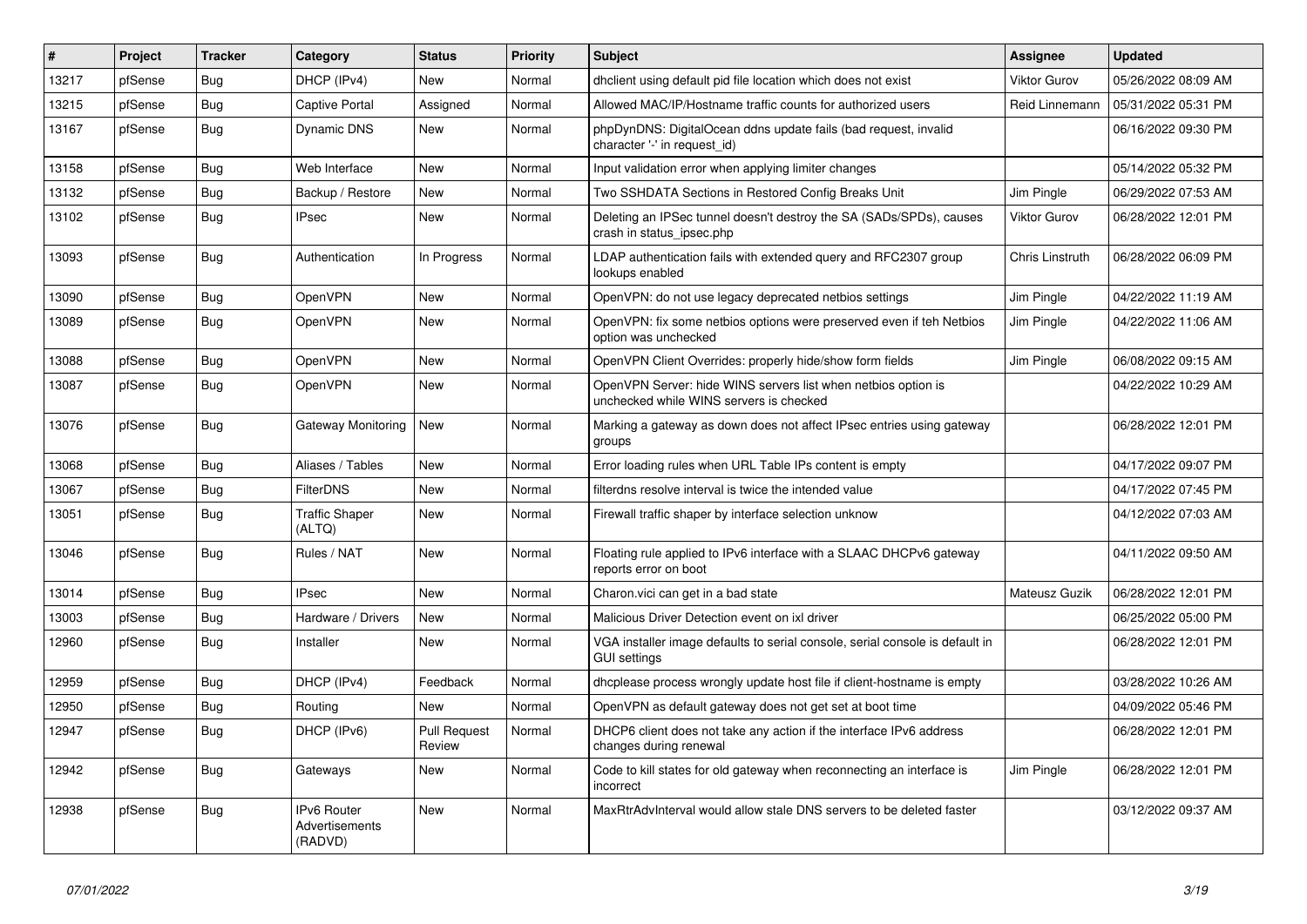| $\sharp$ | Project | <b>Tracker</b> | Category                            | <b>Status</b>                 | <b>Priority</b> | <b>Subject</b>                                                                                | Assignee              | <b>Updated</b>      |
|----------|---------|----------------|-------------------------------------|-------------------------------|-----------------|-----------------------------------------------------------------------------------------------|-----------------------|---------------------|
| 12927    | pfSense | Bug            | OpenVPN                             | New                           | Normal          | OpenVPN with OCSP enabled allows connections with revoked<br>certificates                     |                       | 03/24/2022 08:22 AM |
| 12926    | pfSense | Bug            | Interfaces                          | Feedback                      | Normal          | Changing LAGG type on CARP interfaces makes VIPs go to an "init"<br>State                     |                       | 03/10/2022 10:52 AM |
| 12922    | pfSense | Bug            | DHCP (IPv4)                         | New                           | Normal          | Classless static routes received on DHCP WAN can override chosen<br>default gateway           |                       | 03/28/2022 10:08 AM |
| 12920    | pfSense | Bug            | <b>Gateway Monitoring</b>           | Pull Request<br>Review        | Normal          | Gateway behavior differs when the gateway does not exist in config.xml                        | Viktor Gurov          | 06/28/2022 12:01 PM |
| 12905    | pfSense | Bug            | Web Interface                       | New                           | Normal          | Add VLAN Re-assignment to Import Interface Mismatch Wizard                                    |                       | 03/07/2022 08:05 AM |
| 12888    | pfSense | Bug            | Rules / NAT                         | <b>New</b>                    | Normal          | pfSense sends un-NATed packets during OpenVPN startup                                         |                       | 03/01/2022 03:13 PM |
| 12878    | pfSense | <b>Bug</b>     | <b>Traffic Shaper</b><br>(ALTQ)     | Incomplete                    | Normal          | Traffic shaping by interface, route queue bandwidth inbound, out by a<br>large factor.        |                       | 06/06/2022 07:03 AM |
| 12877    | pfSense | Bug            | <b>Dynamic DNS</b>                  | Feedback                      | Normal          | Cloudflare DynDNS fails to update more than two addresses                                     |                       | 05/29/2022 06:56 PM |
| 12875    | pfSense | <b>Bug</b>     | Package System                      | New                           | Normal          | Import zabbix-agent6 and zabbix-proxy6 from FreeBSD Ports                                     |                       | 05/28/2022 06:50 PM |
| 12857    | pfSense | <b>Bug</b>     | Gateways                            | New                           | Normal          | Firewall gateway goes away when making changes to Bridge0 device                              |                       | 02/27/2022 11:20 AM |
| 12849    | pfSense | Bug            | <b>Operating System</b>             | <b>New</b>                    | Normal          | pfsync kernel crash on reboot                                                                 | <b>Mateusz Guzik</b>  | 02/22/2022 02:02 PM |
| 12829    | pfSense | <b>Bug</b>     | <b>Traffic Shaper</b><br>(Limiters) | Feedback                      | Normal          | Dummynet kernel module fails to load after upgrade.                                           |                       | 03/17/2022 09:26 AM |
| 12828    | pfSense | Bug            | Wireless                            | New                           | Normal          | pfSense keeps crashing (Fatal trap 12: page fault while in kernel mode)                       |                       | 02/21/2022 07:55 AM |
| 12823    | pfSense | <b>Bug</b>     | DHCP (IPv6)                         | New                           | Normal          | Multiple DHCP6 WAN connections PPPoE interface 'defached' status                              |                       | 02/18/2022 05:39 AM |
| 12811    | pfSense | <b>Bug</b>     | <b>Gateway Monitoring</b>           | <b>New</b>                    | Normal          | Services are not restarted when PPP interfaces connect                                        | Jim Pingle            | 06/30/2022 03:18 AM |
| 12797    | pfSense | <b>Bug</b>     | UPnP/NAT-PMP                        | New                           | Normal          | UPnP+STUN forms invalid outbound NAT rules using the external<br>address discovered from STUN |                       | 02/15/2022 01:01 PM |
| 12796    | pfSense | Bug            | Upgrade                             | Confirmed                     | Normal          | 2.5.2 -> 2.6.0 upgrade segfaults if certain packages are installed.                           |                       | 05/24/2022 07:43 AM |
| 12774    | pfSense | Bug            | Backup / Restore                    | New                           | Normal          | Picture widget image is not saved in backup                                                   |                       | 04/04/2022 04:48 AM |
| 12764    | pfSense | Bug            | Gateways                            | New                           | Normal          | VTI gateway status is pending after assigning the VTI interface                               |                       | 02/07/2022 05:41 AM |
| 12762    | pfSense | <b>Bug</b>     | <b>IPsec</b>                        | New                           | Normal          | IPsec keep alive check ignores Child SA Start Action                                          | Viktor Gurov          | 02/07/2022 11:21 AM |
| 12747    | pfSense | <b>Bug</b>     | Logging                             | New                           | Normal          | System log is filled by sshquard                                                              |                       | 06/30/2022 05:21 AM |
| 12740    | pfSense | <b>Bug</b>     | FreeBSD                             | Incomplete                    | Normal          | panic: esp input cb: Unexpected address family                                                |                       | 01/27/2022 01:19 PM |
| 12737    | pfSense | <b>Bug</b>     | Certificates                        | New                           | Normal          | CApath is not defined by default in curl                                                      |                       | 06/28/2022 12:01 PM |
| 12730    | pfSense | <b>Bug</b>     | <b>Captive Portal</b>               | New                           | Normal          | RADIUS accounting does not work if WAN is down                                                |                       | 01/26/2022 05:13 AM |
| 12726    | pfSense | <b>Bug</b>     | Authentication                      | New                           | Normal          | LDAP select container button auto populate                                                    |                       | 01/25/2022 01:48 PM |
| 12720    | pfSense | <b>Bug</b>     | Rules / NAT                         | <b>Pull Request</b><br>Review | Normal          | Hide the "tag" field on non-floating tabs                                                     | Viktor Gurov          | 01/24/2022 03:11 PM |
| 12715    | pfSense | <b>Bug</b>     | Authentication                      | New                           | Normal          | Long system startup time when LDAP is configured and unavailable<br>during startup.           | Christian<br>McDonald | 01/24/2022 05:50 AM |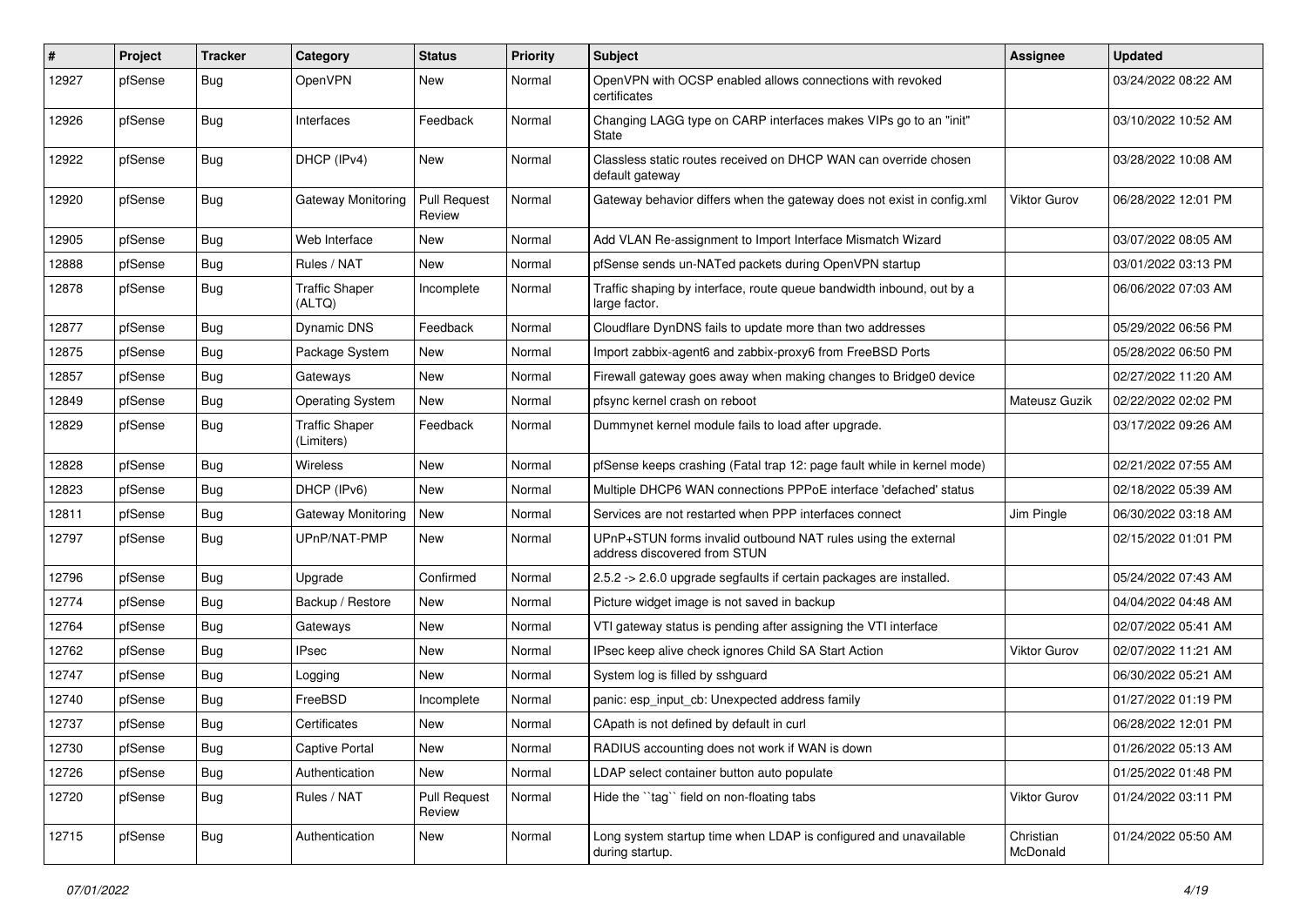| $\sharp$ | Project | <b>Tracker</b> | Category                    | <b>Status</b>                 | <b>Priority</b> | <b>Subject</b>                                                                                                                   | <b>Assignee</b>     | <b>Updated</b>      |
|----------|---------|----------------|-----------------------------|-------------------------------|-----------------|----------------------------------------------------------------------------------------------------------------------------------|---------------------|---------------------|
| 12708    | pfSense | Bug            | Aliases / Tables            | <b>New</b>                    | Normal          | alias with non resolving DNS entry breaks underlying pf table                                                                    |                     | 02/20/2022 06:13 PM |
| 12705    | pfSense | <b>Bug</b>     | <b>IPsec</b>                | Incomplete                    | Normal          | ECDSA certificate does not work for IPSec VPN phase 1                                                                            |                     | 01/24/2022 03:22 PM |
| 12673    | pfSense | <b>Bug</b>     | Dashboard                   | <b>Pull Request</b><br>Review | Normal          | Firewall Logs Widget fails to update at intervals below 5 seconds.                                                               | <b>Viktor Gurov</b> | 06/28/2022 12:01 PM |
| 12648    | pfSense | Bug            | <b>Captive Portal</b>       | <b>New</b>                    | Normal          | Undocumented variables 'listenporthttp' and 'listenporthttps'                                                                    |                     | 12/28/2021 10:44 AM |
| 12645    | pfSense | <b>Bug</b>     | <b>IPsec</b>                | <b>New</b>                    | Normal          | "filterdns" does not monitor remote IPsec gateways for IPv6 address<br>changes                                                   | <b>Viktor Gurov</b> | 06/28/2022 12:01 PM |
| 12612    | pfSense | <b>Bug</b>     | <b>DNS Resolver</b>         | <b>New</b>                    | Normal          | DNS Resolver is restarted during every "rc.newwanip" event                                                                       |                     | 06/28/2022 12:01 PM |
| 12563    | pfSense | <b>Bug</b>     | <b>OpenVPN</b>              | <b>New</b>                    | Normal          | OpenVPN server doesn't support Framed-IPv6-Address RADIUS attribute                                                              |                     | 12/03/2021 11:19 AM |
| 12552    | pfSense | <b>Bug</b>     | <b>OpenVPN</b>              | <b>New</b>                    | Normal          | "Pull DNS" option within OpenVPN client does not cause pfSense to use<br>DNS servers assigned by remote OpenVPN server           |                     | 12/08/2021 08:45 AM |
| 12547    | pfSense | <b>Bug</b>     | <b>Operating System</b>     | Feedback                      | Normal          | unsheduled system reboot/crash                                                                                                   | Mateusz Guzik       | 12/01/2021 01:20 PM |
| 12543    | pfSense | <b>Bug</b>     | Web Interface               | Feedback                      | Normal          | Deleteing a Outbound NAT rule gave me an empty rule and displayed php<br>error in UI.                                            |                     | 02/14/2022 04:36 AM |
| 12542    | pfSense | Bug            | <b>Virtual IP Addresses</b> | New                           | Normal          | Cannot assign a same IPv6 Link-Local address to different interfaces                                                             |                     | 11/25/2021 01:41 AM |
| 12519    | pfSense | Bug            | Authentication              | <b>New</b>                    | Normal          | Fail authentication using special character in password via the LDAP<br>connector                                                |                     | 11/12/2021 07:39 AM |
| 12509    | pfSense | <b>Bug</b>     | <b>OpenVPN</b>              | New                           | Normal          | Deffered authentication does not work with auth-gen-token external-auth<br>or pusk "auth-token"                                  |                     | 11/08/2021 04:01 AM |
| 12508    | pfSense | Bug            | <b>DHCP Relay</b>           | <b>New</b>                    | Normal          | DHCP Relay over VPN                                                                                                              |                     | 11/06/2021 11:25 AM |
| 12504    | pfSense | Bug            | Interfaces                  | <b>New</b>                    | Normal          | BCM57412 NetXtreme-E 10Gb RDMA Ethernet controller issue                                                                         |                     | 11/05/2021 04:51 AM |
| 12483    | pfSense | <b>Bug</b>     | Configuration<br>Backend    | <b>New</b>                    | Normal          | GUI creates inconsistent config.xml                                                                                              |                     | 10/23/2021 06:48 AM |
| 12467    | pfSense | <b>Bug</b>     | Captive Portal              | <b>New</b>                    | Normal          | CP error on client disconnect after reboot                                                                                       |                     | 10/17/2021 05:35 AM |
| 12464    | pfSense | <b>Bug</b>     | Logging                     | <b>Pull Request</b><br>Review | Normal          | Syslog Auth messages are sent as Emergency Level                                                                                 |                     | 06/28/2022 12:01 PM |
| 12451    | pfSense | <b>Bug</b>     | <b>Virtual IP Addresses</b> | <b>New</b>                    | Normal          | deleteVIP() does not check RFC2136 Update Source                                                                                 |                     | 10/13/2021 10:06 AM |
| 12436    | pfSense | <b>Bug</b>     | <b>PPPoE Server</b>         | New                           | Normal          | Pppoe server config gui does not allow setting of chap authentication, and<br>sets the network start address for allocation to 0 |                     | 10/21/2021 08:15 AM |
| 12421    | pfSense | <b>Bug</b>     | Rules / NAT                 | <b>New</b>                    | Normal          | IPV6 limiter bug                                                                                                                 |                     | 10/02/2021 08:44 AM |
| 12401    | pfSense | <b>Bug</b>     | Traffic Graphs              | New                           | Normal          | Traffic graphs with untagged and tagged VLAN on same interface                                                                   |                     | 09/23/2021 09:18 PM |
| 12385    | pfSense | <b>Bug</b>     | <b>Virtual IP Addresses</b> | Pull Request<br>Review        | Normal          | deleteVIP() does not check 1:1 NAT and Outbound NAT rules                                                                        | <b>Viktor Gurov</b> | 06/28/2022 12:01 PM |
| 12357    | pfSense | Bug            | Captive Portal              | <b>New</b>                    | Normal          | Captive Portal popup Logout button loads full login page in popup when<br>clicked                                                |                     | 10/27/2021 12:10 PM |
| 12335    | pfSense | <b>Bug</b>     | <b>IPsec</b>                | <b>New</b>                    | Normal          | IPsec DNS inefficiency                                                                                                           | Jim Pingle          | 06/28/2022 12:01 PM |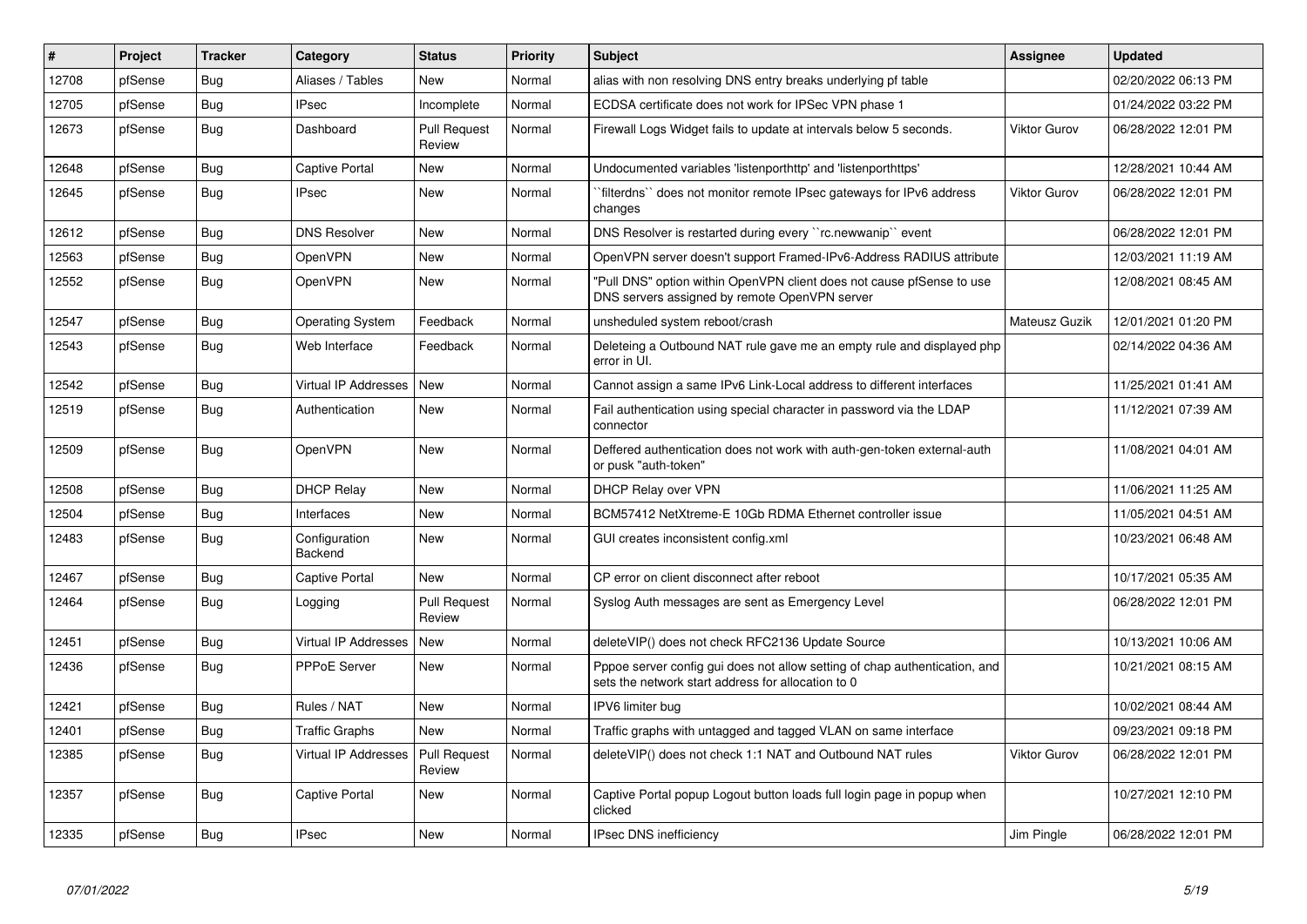| $\#$  | Project | <b>Tracker</b> | Category                | <b>Status</b>                 | <b>Priority</b> | <b>Subject</b>                                                                                                                                                                                  | Assignee            | <b>Updated</b>      |
|-------|---------|----------------|-------------------------|-------------------------------|-----------------|-------------------------------------------------------------------------------------------------------------------------------------------------------------------------------------------------|---------------------|---------------------|
| 12283 | pfSense | Bug            | Authentication          | New                           | Normal          | LDAP/RADIUS authentication servers configuration does not allow source<br>IP address to be specified                                                                                            |                     | 08/20/2021 01:15 AM |
| 12259 | pfSense | <b>Bug</b>     | <b>Operating System</b> | New                           | Normal          | Intel em NICs Suffering Performance Degradation on FreeBSD12                                                                                                                                    |                     | 02/25/2022 09:28 PM |
| 12249 | pfSense | <b>Bug</b>     | Backup / Restore        | New                           | Normal          | HAProxy causing failed ACB backups                                                                                                                                                              |                     | 11/15/2021 11:58 PM |
| 12225 | pfSense | <b>Bug</b>     | Authentication          | <b>Pull Request</b><br>Review | Normal          | Group membership field is not needed for remote groups                                                                                                                                          | <b>Viktor Gurov</b> | 06/28/2022 12:01 PM |
| 12144 | pfSense | <b>Bug</b>     | <b>Operating System</b> | In Progress                   | Normal          | Bug in "df -t" filtering if two filesystems use the same mountpoint                                                                                                                             | Mateusz Guzik       | 09/10/2021 10:07 AM |
| 12122 | pfSense | <b>Bug</b>     | Web Interface           | New                           | Normal          | Perform greedy actions asychronously                                                                                                                                                            |                     | 07/10/2021 01:10 PM |
| 12095 | pfSense | <b>Bug</b>     | Authentication          | New                           | Normal          | Memory leak in pcscd                                                                                                                                                                            |                     | 06/01/2022 01:01 PM |
| 12079 | pfSense | <b>Bug</b>     | <b>IGMP Proxy</b>       | New                           | Normal          | IGMPProxy: kernel panic, Sleeping thread owns a non-sleepable lock                                                                                                                              | Mateusz Guzik       | 06/28/2022 12:01 PM |
| 12056 | pfSense | <b>Bug</b>     | Logging                 | New                           | Normal          | Filterlog says "Unknown Option %u"                                                                                                                                                              |                     | 06/18/2021 05:51 AM |
| 11960 | pfSense | <b>Bug</b>     | Gateway Monitoring      | Feedback                      | Normal          | Gateway Monitoring Traffic Goes Out Default Gateway                                                                                                                                             |                     | 12/20/2021 05:43 AM |
| 11953 | pfSense | <b>Bug</b>     | <b>IGMP Proxy</b>       | New                           | Normal          | XG-1541 crashes when igmpproxy is enabled and network interfaces<br>status change                                                                                                               |                     | 05/24/2021 04:55 PM |
| 11925 | pfSense | <b>Bug</b>     | <b>OpenVPN</b>          | New                           | Normal          | Calling-Station-Id always set to WAN IP                                                                                                                                                         |                     | 05/14/2021 09:27 AM |
| 11872 | pfSense | <b>Bug</b>     | Interfaces              | New                           | Normal          | gif interfaces reporting incorrect traffic counters                                                                                                                                             |                     | 12/30/2021 04:00 AM |
| 11786 | pfSense | Bug            | Services                | New                           | Normal          | SSH incomplete setup and startup fail while recovering XML backup in a<br>fresh install of pfSense 2.5.0                                                                                        |                     | 04/17/2021 01:36 PM |
| 11778 | pfSense | <b>Bug</b>     | OpenVPN                 | New                           | Normal          | OpenVPN uses 100% CPU after experiencing packet loss                                                                                                                                            |                     | 02/28/2022 07:38 AM |
| 11761 | pfSense | <b>Bug</b>     | L2TP                    | New                           | Normal          | L2TP/IPsec VPN : PPP LCP negotiation occurs before user authentication                                                                                                                          |                     | 03/31/2021 04:52 AM |
| 11759 | pfSense | <b>Bug</b>     | Dashboard               | New                           | Normal          | Traffic graphs on dashboard double upload on pppoe links                                                                                                                                        |                     | 12/30/2021 04:00 AM |
| 11731 | pfSense | <b>Bug</b>     | Hardware / Drivers      | New                           | Normal          | Missing support for Realtek USB NICs                                                                                                                                                            |                     | 03/30/2021 04:32 AM |
| 11730 | pfSense | <b>Bug</b>     | Web Interface           | <b>New</b>                    | Normal          | Improve visibility of option selections in dark themes                                                                                                                                          |                     | 03/25/2021 09:38 PM |
| 11724 | pfSense | <b>Bug</b>     | Package System          | New                           | Normal          | Packages unexpectedly removed when changing update branches                                                                                                                                     |                     | 03/29/2021 08:09 AM |
| 11717 | pfSense | Bug            | Rules / NAT             | New                           | Normal          | Incorrect port forwarding rules if Destination port alias is not equal to<br>Redirect target port alias                                                                                         |                     | 03/22/2021 06:06 AM |
| 11715 | pfSense | <b>Bug</b>     | OpenVPN                 | New                           | Normal          | OpenVPN MTU                                                                                                                                                                                     |                     | 03/22/2021 01:35 AM |
| 11666 | pfSense | <b>Bug</b>     | Logging                 | New                           | Normal          | GUI Firewall log search not parsing filter.log beyond hard coded limit                                                                                                                          |                     | 03/12/2021 11:38 AM |
| 11657 | pfSense | <b>Bug</b>     | Interfaces              | New                           | Normal          | netmap_ring_reinit error                                                                                                                                                                        |                     | 03/18/2021 10:32 PM |
| 11641 | ptSense | Bug            | Interfaces              | New                           | Normal          | On xn based interfaces without the VLANMTU flag the first VLAN tag<br>defined does not follow the parent interface MTU settings. All subsequent<br>VLAN tags follow the parent interface's MTU. |                     | 03/09/2021 06:42 PM |
| 11619 | pfSense | <b>Bug</b>     | Upgrade                 | New                           | Normal          | Unable to upgrade 2.4.4-p3 to 2.5/21.02-p1                                                                                                                                                      |                     | 08/15/2021 10:00 AM |
| 11556 | pfSense | Bug            | Rules / NAT             | New                           | Normal          | Kill all states associated with a NAT address                                                                                                                                                   |                     | 03/19/2021 10:29 AM |
| 11548 | pfSense | <b>Bug</b>     | Rules / NAT             | New                           | Normal          | "rule expands to no valid combination" error from port forward automatic<br>rule mixing IPv4 and IPv6 elements                                                                                  |                     | 02/27/2021 03:18 PM |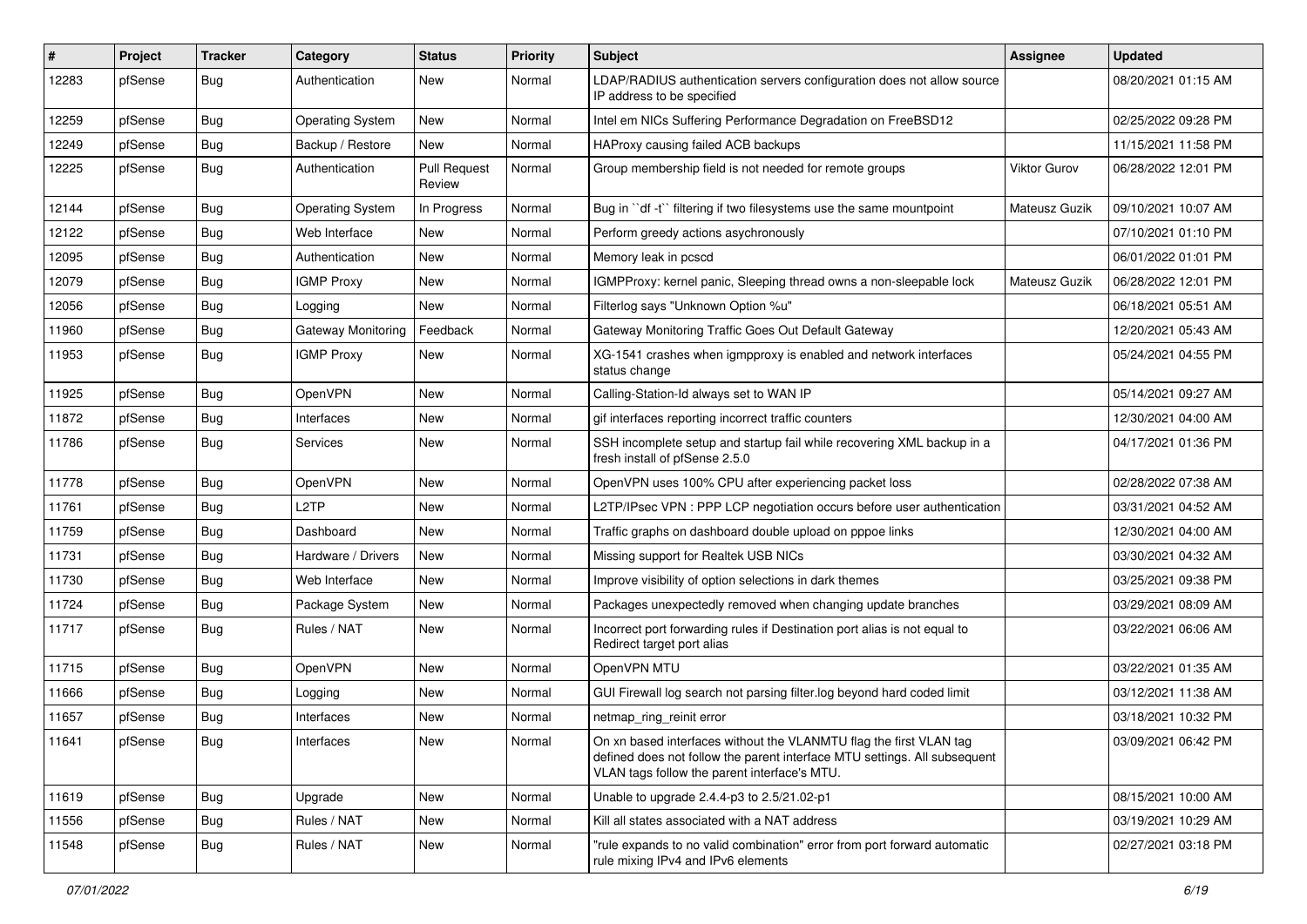| $\vert$ # | Project | <b>Tracker</b> | Category                            | <b>Status</b> | <b>Priority</b> | <b>Subject</b>                                                                                                   | <b>Assignee</b>     | <b>Updated</b>      |
|-----------|---------|----------------|-------------------------------------|---------------|-----------------|------------------------------------------------------------------------------------------------------------------|---------------------|---------------------|
| 11541     | pfSense | <b>Bug</b>     | OpenVPN                             | New           | Normal          | OpenVPN status does not work properly when set to TCP and Concurrent<br>Connections $= 1$                        |                     | 03/02/2021 02:27 PM |
| 11539     | pfSense | Bug            | <b>IPsec</b>                        | Feedback      | Normal          | Mobile IPsec "split_include" value of 0.0.0.0/0 causes some clients to fail                                      | Jim Pingle          | 06/28/2022 12:01 PM |
| 11503     | pfSense | <b>Bug</b>     | <b>OpenVPN</b>                      | New           | Normal          | Using multiple authentication backends on an OpenVPN server fails                                                |                     | 02/23/2021 12:23 PM |
| 11473     | pfSense | <b>Bug</b>     | Web Interface                       | New           | Normal          | System Activity shows invalid data on SG-3100                                                                    |                     | 02/19/2021 08:12 PM |
| 11430     | pfSense | <b>Bug</b>     | Interfaces                          | New           | Normal          | PHP console spam after Assigning Interfaces                                                                      |                     | 10/09/2021 10:37 AM |
| 11429     | pfSense | Bug            | Web Interface                       | New           | Normal          | System Log / Settings form activates "Reset Log Files" button on enter                                           |                     | 10/28/2021 01:35 PM |
| 11412     | pfSense | <b>Bug</b>     | Interfaces                          | <b>New</b>    | Normal          | LLDPD Package Doesn't Work with Switchports                                                                      |                     | 02/12/2021 08:12 PM |
| 11363     | pfSense | <b>Bug</b>     | Installer                           | New           | Normal          | Clean Install 2.5.0 fails due to hardware incompability                                                          |                     | 02/04/2021 11:06 AM |
| 11335     | pfSense | Bug            | Interfaces                          | New           | Normal          | Spoofing the MAC on a LAGG interface does not work for some NIC<br>types.                                        |                     | 01/29/2021 09:10 AM |
| 11296     | pfSense | Bug            | Routing                             | New           | Normal          | Static route targets may still reachable via default route when the gateway<br>they should route through is down | <b>Viktor Gurov</b> | 06/28/2022 12:01 PM |
| 11268     | pfSense | <b>Bug</b>     | Web Interface                       | <b>New</b>    | Normal          | Cookie named 'id' prevents Edit form fields being set properly                                                   |                     | 09/03/2021 06:16 AM |
| 11232     | pfSense | <b>Bug</b>     | <b>Operating System</b>             | New           | Normal          | Fix pfSense_fsync                                                                                                |                     | 01/08/2021 08:53 AM |
| 11203     | pfSense | Bug            | Certificates                        | <b>New</b>    | Normal          | certificate manager very slow                                                                                    |                     | 12/31/2020 11:57 AM |
| 11192     | pfSense | <b>Bug</b>     | <b>Traffic Shaper</b><br>(Limiters) | Feedback      | Normal          | Using Limiters causes out of order packets within one TCP or UDP flow                                            |                     | 01/06/2021 12:09 AM |
| 11184     | pfSense | <b>Bug</b>     | FreeBSD                             | New           | Normal          | PF: State policy cannot be configurable                                                                          |                     | 02/09/2021 02:43 AM |
| 11177     | pfSense | <b>Bug</b>     | Dynamic DNS                         | <b>New</b>    | Normal          | DDNSv6 not using Check IP Services                                                                               |                     | 12/21/2020 05:02 AM |
| 11174     | pfSense | Bug            | <b>Traffic Shaper</b><br>(ALTQ)     | Feedback      | Normal          | Incorrect traffic shaping on pppoe interface                                                                     |                     | 12/21/2020 11:21 PM |
| 11149     | pfSense | <b>Bug</b>     | <b>DHCP Relay</b>                   | <b>New</b>    | Normal          | DHCP relay won't start with DHCP server behind gateway                                                           |                     | 03/22/2021 05:13 AM |
| 11147     | pfSense | Bug            | <b>Dynamic DNS</b>                  | <b>New</b>    | Normal          | Domeneshop DynDNS IPv4 and IPv6                                                                                  |                     | 12/09/2020 11:47 PM |
| 11110     | pfSense | <b>Bug</b>     | Backup / Restore                    | New           | Normal          | Backup file should be checked before restoring a specific area                                                   |                     | 12/05/2020 02:50 PM |
| 11091     | pfSense | <b>Bug</b>     | Interfaces                          | <b>New</b>    | Normal          | Interfaces set as disabled in the configuration have an UP status in the<br>operating system at boot             | <b>Viktor Gurov</b> | 06/28/2022 12:01 PM |
| 10980     | pfSense | Bug            | <b>Operating System</b>             | New           | Normal          | rc.local is executed at login by rc.initial, and not at boot time.                                               |                     | 10/19/2020 09:39 AM |
| 10875     | pfSense | <b>Bug</b>     | Gateways                            | <b>New</b>    | Normal          | PPP periodic reset does not fully restore gateway group round-robin<br>functionality                             | Luiz Souza          | 11/05/2020 07:44 AM |
| 10833     | pfSense | <b>Bug</b>     | Configuration<br>Backend            | New           | Normal          | unbound exits on configuration error when link status flaps on LAN<br>interface                                  |                     | 08/13/2020 11:53 PM |
| 10822     | pfSense | <b>Bug</b>     | DHCP (IPv6)                         | New           | Normal          | Deprecated IPv6 prefix won't be announced as deprecated to clients                                               |                     | 08/10/2020 09:23 AM |
| 10765     | pfSense | <b>Bug</b>     | Authentication                      | New           | Normal          | Ampersands in Idap extended query are escaped twice                                                              |                     | 09/02/2020 07:55 AM |
| 10729     | pfSense | Bug            | Package System                      | New           | Normal          | Certificate verification failed for pkg.freebsd.org                                                              |                     | 07/05/2020 01:12 AM |
| 10726     | pfSense | Bug            | Rules / NAT                         | New           | Normal          | Sticky-connections option is bugged - sticky-address cannot be redefined                                         |                     | 11/12/2020 10:12 AM |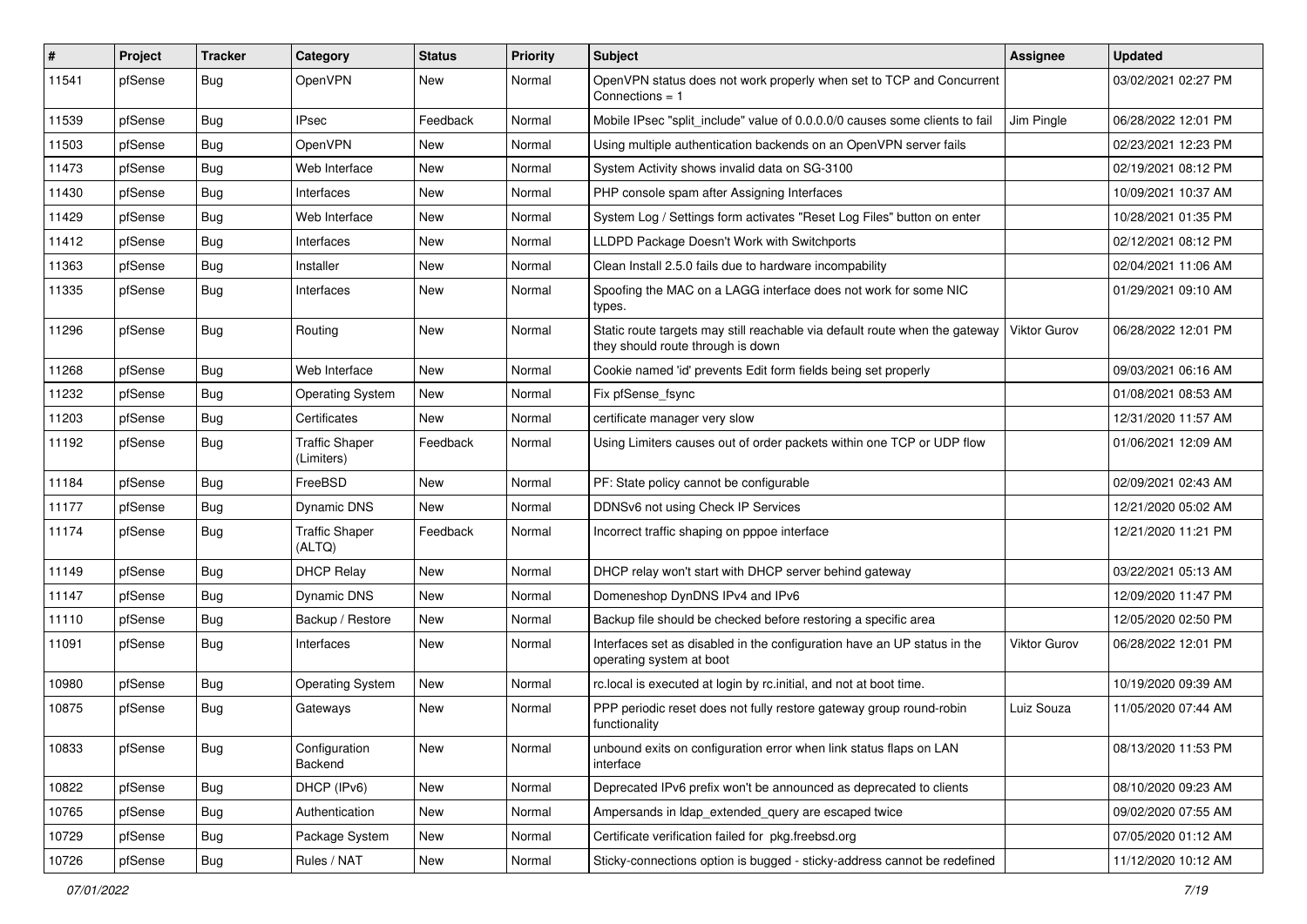| #     | Project | <b>Tracker</b> | Category                     | <b>Status</b> | <b>Priority</b> | <b>Subject</b>                                                                                                    | Assignee   | <b>Updated</b>      |
|-------|---------|----------------|------------------------------|---------------|-----------------|-------------------------------------------------------------------------------------------------------------------|------------|---------------------|
| 10715 | pfSense | <b>Bug</b>     | <b>DHCP Relay</b>            | New           | Normal          | DHCPv6 relay always uses the "first" IPv6 address of an interface                                                 |            | 06/29/2020 05:01 AM |
| 10714 | pfSense | Bug            | DHCP (IPv6)                  | New           | Normal          | radyd only gives out the prefix of the "first" IPv6 address of an interface                                       |            | 10/06/2020 01:03 PM |
| 10712 | pfSense | Bug            | Rules / NAT                  | New           | Normal          | "default allow LAN IPv6 to any" rule does not work right after boot when<br>using IPv6 PD                         |            | 06/30/2020 12:17 AM |
| 10708 | pfSense | <b>Bug</b>     | Upgrade                      | New           | Normal          | ZFS bootpool boot symlink issue                                                                                   | Luiz Souza | 03/08/2021 07:03 AM |
| 10671 | pfSense | Bug            | <b>Operating System</b>      | New           | Normal          | pfsense 2.4.5_1 does not boot on Gen2 2012R2 HyperV VM                                                            |            | 05/09/2021 06:39 AM |
| 10624 | pfSense | <b>Bug</b>     | <b>DNS Resolver</b>          | New           | Normal          | Unbound configuration memory leak with python module + register DHCP<br>leases active                             |            | 02/26/2021 10:27 AM |
| 10584 | pfSense | Bug            | Hardware / Drivers           | New           | Normal          | SG-3100 with M.2: shutdown instead of reboot                                                                      |            | 07/21/2020 03:08 AM |
| 10577 | pfSense | Bug            | Hardware / Drivers           | Feedback      | Normal          | intel x553 (c3000 chipset) loading x520 driver                                                                    |            | 05/28/2020 03:59 AM |
| 10544 | pfSense | <b>Bug</b>     | User Manager /<br>Privileges | New           | Normal          | It's not possible to add a user to group operator using the gui                                                   |            | 04/21/2022 12:39 PM |
| 10530 | pfSense | Bug            | Upgrade                      | New           | Normal          | Convert config version to be based on product version                                                             |            | 04/21/2022 12:39 PM |
| 10513 | pfSense | <b>Bug</b>     | Rules / NAT                  | New           | Normal          | State issues with policy routing and HA failover                                                                  |            | 04/21/2022 12:39 PM |
| 10493 | pfSense | <b>Bug</b>     | IPsec                        | New           | Normal          | filter_get_vpns_list() issues                                                                                     |            | 05/06/2020 01:07 AM |
| 10342 | pfSense | Bug            | <b>DNS Resolver</b>          | New           | Normal          | Unbound domain overrides stop resolving periodically. They only resume<br>after the service has been restarted.   |            | 03/13/2020 10:35 AM |
| 10325 | pfSense | Bug            | Notifications                | New           | Normal          | System/Advanced/Notifications/E-Mail - SMTP Notification E-Mail auth<br>password Unexpected Bahaviour             |            | 10/30/2020 08:17 AM |
| 10311 | pfSense | Bug            | OpenVPN                      | New           | Normal          | Too low net.link.ifqmaxlen causes packet drop under load when using<br>OpenVPN inside bridge interface under load |            | 08/10/2021 03:10 AM |
| 10310 | pfSense | Bug            | Upgrade                      | New           | Normal          | Systems with low RAM and several packages may temporarily fail to load<br>large tables after an upgrade           |            | 03/03/2020 07:55 AM |
| 10277 | pfSense | <b>Bug</b>     | Web Interface                | New           | Normal          | Sorting the log entries does not use year value                                                                   |            | 02/24/2020 07:46 AM |
| 10271 | pfSense | <b>Bug</b>     | Web Interface                | New           | Normal          | Large number of VLAN/LANs make "Interfaces" menu hard to access                                                   |            | 02/20/2020 04:46 AM |
| 10150 | pfSense | <b>Bug</b>     | <b>IGMP Proxy</b>            | New           | Normal          | IGMP Proxy does not scale to hundreds of streams                                                                  |            | 01/03/2020 02:56 AM |
| 10143 | pfSense | Bug            | <b>DNS Resolver</b>          | <b>New</b>    | Normal          | System hostname DNS entry is assigned to the wrong IP on multi-wan<br>setups                                      |            | 12/31/2019 02:33 PM |
| 10000 | pfSense | <b>Bug</b>     | Dynamic DNS                  | New           | Normal          | Azure Dynamic DNS A and AAAA Records for Apex Zone                                                                |            | 03/31/2020 09:03 AM |
| 9805  | pfSense | <b>Bug</b>     | <b>Dynamic DNS</b>           | New           | Normal          | dynDNS cloudflare multiple entries                                                                                |            | 10/02/2019 04:51 PM |
| 9737  | pfSense | <b>Bug</b>     | <b>Traffic Graphs</b>        | New           | Normal          | traffic-graphs.js shows incorrect units inside the chart                                                          |            | 09/09/2019 06:35 AM |
| 9698  | pfSense | <b>Bug</b>     | <b>RRD Graphs</b>            | New           | Normal          | Monitoring graphs do not retain state after auto-refresh                                                          |            | 08/26/2019 02:09 AM |
| 9690  | pfSense | <b>Bug</b>     | Interfaces                   | New           | Normal          | Ethernet flow control should be disabled by default                                                               |            | 08/19/2019 06:45 PM |
| 9677  | pfSense | <b>Bug</b>     | Dashboard                    | New           | Normal          | Dashboard hangs when widget needs data from a remote host which is<br>down                                        |            | 08/13/2019 09:15 AM |
| 9664  | pfSense | <b>Bug</b>     | Dynamic DNS                  | New           | Normal          | DynDNS and Dual-wan problem with CloudFlare (works with No-Ip)                                                    |            | 08/03/2019 10:00 AM |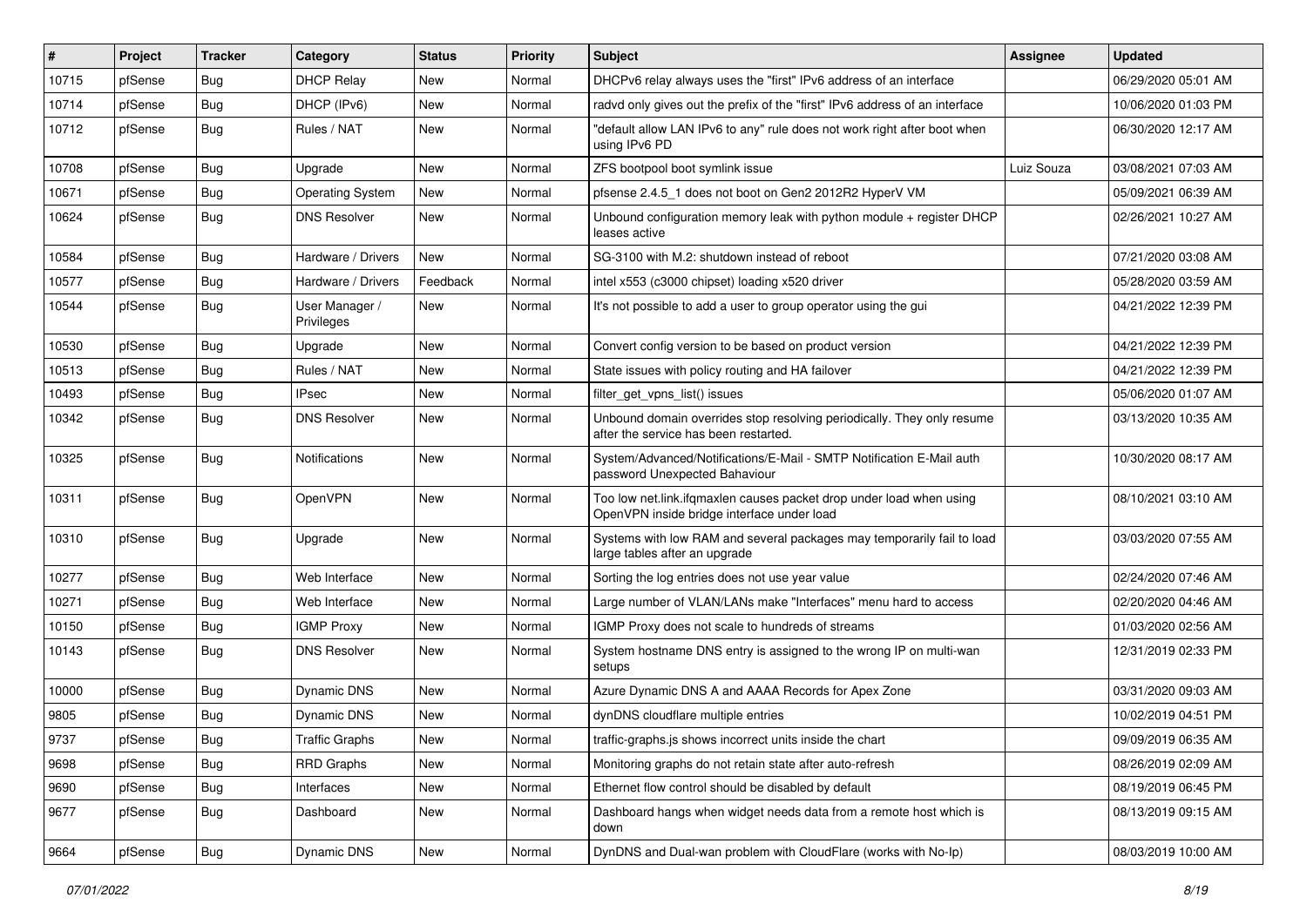| $\vert$ # | Project | <b>Tracker</b> | Category                            | <b>Status</b> | <b>Priority</b> | <b>Subject</b>                                                                                                       | <b>Assignee</b>       | <b>Updated</b>      |
|-----------|---------|----------------|-------------------------------------|---------------|-----------------|----------------------------------------------------------------------------------------------------------------------|-----------------------|---------------------|
| 9654      | pfSense | Bug            | <b>DNS Resolver</b>                 | New           | Normal          | After reboot, the DNS resolver must be restarted before it will advertise<br>the ipv6 DNS address of the router.     |                       | 11/20/2020 03:12 AM |
| 9650      | pfSense | Bug            | Gateways                            | New           | Normal          | IPv6 connection drops (ir-)regular on Kabelvodafone (German cable<br>ISP)                                            |                       | 07/27/2019 07:14 AM |
| 9626      | pfSense | Bug            | Web Interface                       | New           | Normal          | When deny write permission is assigned to a user, there is no error<br>feedback if the user tries to write something |                       | 06/25/2022 05:41 PM |
| 9585      | pfSense | Bug            | Interfaces                          | New           | Normal          | 6RD: Unable to reach hosts on within same 6rd-domain                                                                 |                       | 08/14/2019 02:39 PM |
| 9566      | pfSense | Bug            | <b>Traffic Graphs</b>               | <b>New</b>    | Normal          | Traffic graph displays traffic incorrectly                                                                           |                       | 11/18/2019 07:54 AM |
| 9504      | pfSense | <b>Bug</b>     | Dynamic DNS                         | New           | Normal          | Multiple Dynamic DNS update notifications for the same interface, not<br>differentiated by the hostname              |                       | 05/07/2019 07:46 AM |
| 9485      | pfSense | <b>Bug</b>     | User Manager /<br>Privileges        | New           | Normal          | password match error on system_usermanager causes Group<br>membership to be reset.                                   |                       | 04/26/2019 08:52 AM |
| 9453      | pfSense | Bug            | <b>LAGG Interfaces</b>              | <b>New</b>    | Normal          | VLAN Interfaces on LAGG get orphaned at boot                                                                         |                       | 08/21/2019 11:16 AM |
| 9384      | pfSense | Bug            | Interfaces                          | Confirmed     | Normal          | devd putting "\$" before variable contents when using single quotes                                                  |                       | 04/21/2022 12:39 PM |
| 9349      | pfSense | <b>Bug</b>     | <b>IPsec</b>                        | Confirmed     | Normal          | IPSec service start/stop/restart fails after settings change                                                         | Markus<br>Stockhausen | 10/30/2020 01:33 PM |
| 9344      | pfSense | Bug            | Translations                        | <b>New</b>    | Normal          | OpenVPN click NCP Algorithms will always go to DH Parameters<br>website(in Chinese-Taiwan)                           |                       | 10/21/2021 03:48 AM |
| 9343      | pfSense | Bug            | DHCP (IPv4)                         | <b>New</b>    | Normal          | diag_arp.php times out with large DHCPD leases table                                                                 |                       | 08/14/2019 01:19 PM |
| 9338      | pfSense | <b>Bug</b>     | <b>IGMP Proxy</b>                   | New           | Normal          | igmpproxy ignoring downstream vlan interface                                                                         |                       | 02/22/2019 03:48 AM |
| 9241      | pfSense | <b>Bug</b>     | Interfaces                          | <b>New</b>    | Normal          | Ethernet link cycles up/down if "auto-negotiate" is explicitly selected in<br>interface configuration                |                       | 12/31/2018 08:36 PM |
| 9192      | pfSense | <b>Bug</b>     | <b>PPP</b> Interfaces               | New           | Normal          | PPPoE daemon selects wrong interface                                                                                 |                       | 08/20/2019 10:05 AM |
| 9179      | pfSense | <b>Bug</b>     | <b>NAT Reflection</b>               | New           | Normal          | NAT reflection fix implemented for #8604 is causing WebUI and XMLRPC<br>to fail on slave                             |                       | 03/27/2020 08:01 PM |
| 9167      | pfSense | Bug            | Rules / NAT                         | New           | Normal          | Some Important ICMPv6 Traffic Not Allowed by Default Rules                                                           |                       | 08/14/2019 01:00 PM |
| 9101      | pfSense | Bug            | <b>Traffic Graphs</b>               | New           | Normal          | Traffic Graphs/Dashboard Slows Downloads Being Performed by the<br>Same Firefox Browser                              |                       | 08/21/2019 09:18 AM |
| 9094      | pfSense | Bug            | Hardware / Drivers                  | Assigned      | Normal          | MBT console settings are not forced to video console                                                                 |                       | 11/07/2018 10:23 AM |
| 9087      | pfSense | <b>Bug</b>     | <b>Traffic Graphs</b>               | New           | Normal          | Traffic Graph Widget Legend Not Updating                                                                             |                       | 08/14/2019 12:38 PM |
| 9037      | pfSense | Bug            | <b>DNS Resolver</b>                 | <b>New</b>    | Normal          | Unbound not logging to syslog after reboot                                                                           |                       | 10/12/2018 05:09 AM |
| 9035      | pfSense | <b>Bug</b>     | Rules / NAT                         | New           | Normal          | Inactive Interfaces are Hidden in Firewall Rules                                                                     |                       | 08/14/2019 12:39 PM |
| 9024      | pfSense | Bug            | <b>Traffic Shaper</b><br>(Limiters) | Feedback      | Normal          | Ping packet loss under load when using limiters                                                                      |                       | 05/12/2022 11:55 AM |
| 8963      | pfSense | <b>Bug</b>     | <b>Traffic Shaper</b><br>(Limiters) | New           | Normal          | 2.4.4 Limiters don't work after CARP fail-over                                                                       |                       | 12/10/2018 06:40 AM |
| 8882      | pfSense | <b>Bug</b>     | Interfaces                          | Incomplete    | Normal          | Interface assignments lost on reboot                                                                                 |                       | 02/17/2022 02:24 PM |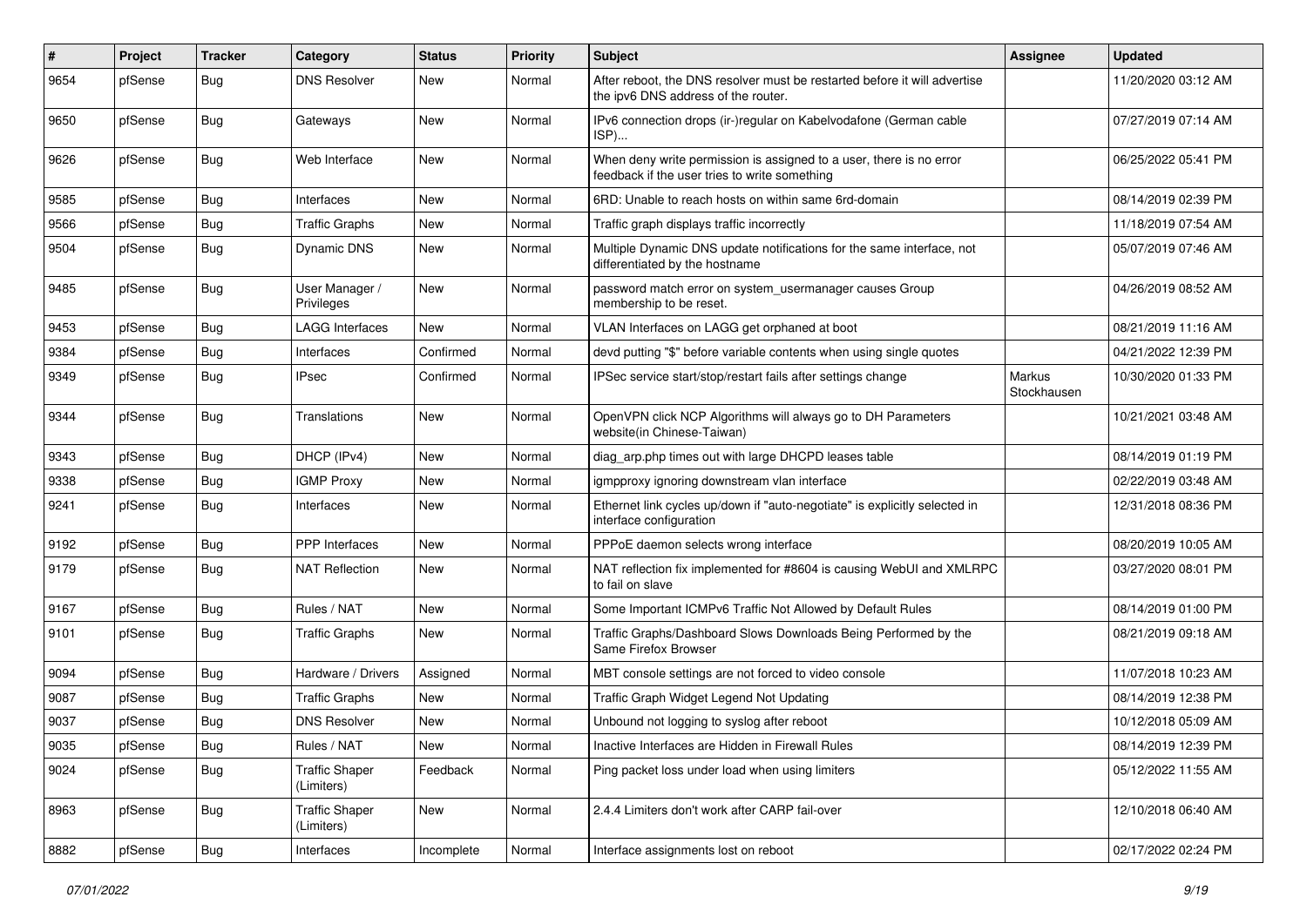| $\pmb{\sharp}$ | Project | <b>Tracker</b> | Category                        | <b>Status</b> | <b>Priority</b> | <b>Subject</b>                                                                                                          | <b>Assignee</b> | <b>Updated</b>      |
|----------------|---------|----------------|---------------------------------|---------------|-----------------|-------------------------------------------------------------------------------------------------------------------------|-----------------|---------------------|
| 8815           | pfSense | <b>Bug</b>     | Interfaces                      | New           | Normal          | IP addresses are removed from interfaces when link is lost and either<br>IPv4 or IPv6 is dynamic                        | Luiz Souza      | 07/21/2021 07:49 AM |
| 8804           | pfSense | Bug            | PPP Interfaces                  | New           | Normal          | Netgate SG-1000 PPPoE Keepalives not prioritized, internet drops                                                        |                 | 08/20/2019 10:06 AM |
| 8770           | pfSense | <b>Bug</b>     | Interfaces                      | New           | Normal          | QinQ interfaces always show as active                                                                                   |                 | 02/01/2020 09:47 AM |
| 8711           | pfSense | <b>Bug</b>     | <b>IGMP Proxy</b>               | New           | Normal          | igmpproxy with PPPoE Interfaces                                                                                         |                 | 07/28/2018 09:21 AM |
| 8686           | pfSense | Bug            | <b>IPsec</b>                    | <b>New</b>    | Normal          | IPsec VTI: Assigned interface firewall rules are never parsed                                                           |                 | 02/10/2021 12:15 PM |
| 8614           | pfSense | <b>Bug</b>     | DHCP (IPv4)                     | New           | Normal          | Cannot remove Additional BOOTP/DHCP Options                                                                             |                 | 08/21/2019 09:15 AM |
| 8611           | pfSense | <b>Bug</b>     | Interfaces                      | In Progress   | Normal          | unable to receive IPv6 RA's on SG-1000, default route lost                                                              | Luiz Souza      | 02/01/2021 03:31 PM |
| 8570           | pfSense | <b>Bug</b>     | <b>XML Parser</b>               | New           | Normal          | Empty (dn)shaper config gets populated with newline                                                                     |                 | 08/20/2019 02:45 PM |
| 8567           | pfSense | <b>Bug</b>     | CARP                            | <b>New</b>    | Normal          | Using IPv6 VIP alias for services may affect CARP IPv6 VIP work                                                         |                 | 06/12/2018 01:26 PM |
| 8566           | pfSense | Bug            | CARP                            | New           | Normal          | Wrong IPv6 source in NS request in case using of IPv6 alias                                                             |                 | 06/12/2018 01:26 PM |
| 8526           | pfSense | <b>Bug</b>     | Interfaces                      | New           | Normal          | DHCP client ignores server replies when 802.1q tagging is used                                                          |                 | 08/14/2019 10:52 AM |
| 8512           | pfSense | <b>Bug</b>     | PPP Interfaces                  | New           | Normal          | PPPoE reconnect fails after interface flap                                                                              |                 | 08/20/2019 10:06 AM |
| 8435           | pfSense | <b>Bug</b>     | Interfaces                      | New           | Normal          | DHCPv6 unusable in certain circumstances (US AT&T Fiber, etc.)                                                          |                 | 08/14/2019 10:52 AM |
| 8432           | pfSense | <b>Bug</b>     | Dynamic DNS                     | New           | Normal          | Dynamic DNS Client gives an error that it can't find IPv6 address when<br>WAN interface is a LAGG                       |                 | 09/17/2020 05:23 AM |
| 8419           | pfSense | <b>Bug</b>     | Web Interface                   | <b>New</b>    | Normal          | webgui, when menubar is fixed to the top of the screen, the last items of<br>long menus cannot be seen/used.            |                 | 07/19/2018 03:10 PM |
| 8406           | pfSense | <b>Bug</b>     | Dynamic DNS                     | New           | Normal          | DDNS IPV6 Cloudflare Client does not detect PPOE address                                                                |                 | 03/31/2018 11:56 AM |
| 8401           | pfSense | Bug            | Installer                       | New           | Normal          | Issues related to keys representing alphabetic characters specific to<br>Scandinavian languages and to some other keys. |                 | 03/30/2018 11:06 AM |
| 8380           | pfSense | Bug            | OpenVPN                         | New           | Normal          | OpenVPN RADIUS password length is not constant                                                                          | Jim Pingle      | 07/17/2020 11:46 AM |
| 8343           | pfSense | <b>Bug</b>     | Gateways                        | New           | Normal          | Gateway Routes (Default Routes) not removed in Kernel when removed<br>from GUI                                          |                 | 05/14/2020 01:22 AM |
| 8335           | pfSense | <b>Bug</b>     | <b>LAGG Interfaces</b>          | <b>New</b>    | Normal          | System hang with LACP downlink to UniFi switch                                                                          |                 | 08/21/2019 11:18 AM |
| 8325           | pfSense | <b>Bug</b>     | UPnP/NAT-PMP                    | New           | Normal          | UPnP not available for pppoe-Clients                                                                                    |                 | 11/15/2020 10:33 AM |
| 8324           | pfSense | <b>Bug</b>     | Hardware / Drivers              | New           | Normal          | bxe cards require promisc for OSPF                                                                                      | Luiz Souza      | 05/25/2020 03:19 PM |
| 8313           | pfSense | <b>Bug</b>     | <b>Notifications</b>            | New           | Normal          | STARTTLS auto detection not working                                                                                     |                 | 04/21/2022 12:39 PM |
| 8285           | pfSense | Bug            | Web Interface                   | <b>New</b>    | Normal          | Actions on stale data may result in catastrophic results                                                                |                 | 01/16/2018 08:08 PM |
| 8263           | pfSense | Bug            | <b>Traffic Shaper</b><br>(ALTQ) | New           | Normal          | Cannot create a nonlinear `Link Share` service curve because of: "the<br>sum of the child bandwidth higher than parent" |                 | 11/05/2020 07:31 AM |
| 8207           | pfSense | <b>Bug</b>     | <b>Operating System</b>         | New           | Normal          | 2.4 cannot boot as a Xen VM with more than 7 NICs                                                                       |                 | 06/25/2022 05:42 PM |
| 8179           | pfSense | <b>Bug</b>     | DHCP (IPv4)                     | Feedback      | Normal          | Incorrect reverse DNS zone in DHCP server config for non-octet-aligned<br>subnet mask                                   | Renato Botelho  | 02/09/2022 11:17 PM |
| 8177           | pfSense | <b>Bug</b>     | Package System                  | New           | Normal          | "/xsl/package.xsl" is referenced in package XML files but not on the<br>firewall                                        |                 | 08/14/2019 09:56 AM |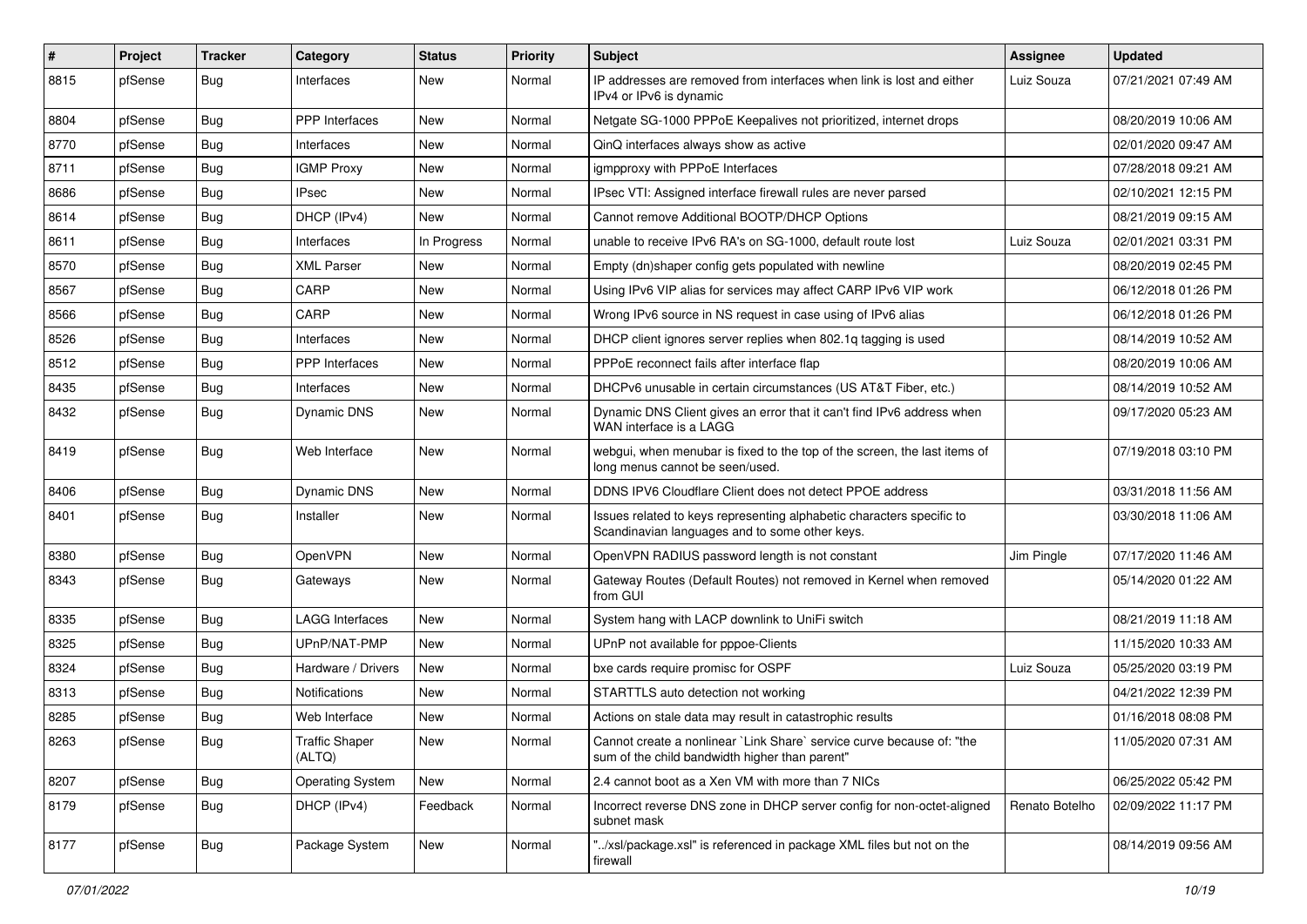| $\vert$ # | Project | <b>Tracker</b> | Category                                 | <b>Status</b> | <b>Priority</b> | <b>Subject</b>                                                                                                                    | Assignee   | <b>Updated</b>      |
|-----------|---------|----------------|------------------------------------------|---------------|-----------------|-----------------------------------------------------------------------------------------------------------------------------------|------------|---------------------|
| 8176      | pfSense | <b>Bug</b>     | Package System                           | New           | Normal          | /schema/packages.dtd -- referenced in *xml, but missing?                                                                          |            | 12/09/2017 06:52 PM |
| 8130      | pfSense | Bug            | <b>Traffic Graphs</b>                    | New           | Normal          | Status - Monitoring - Area chart displays traffic data differently than Line<br>or Bar charts                                     |            | 11/26/2017 01:40 PM |
| 8122      | pfSense | Bug            | OpenVPN                                  | New           | Normal          | openypn client is unable to use OTP (temporary) passwords                                                                         |            | 04/16/2018 09:28 AM |
| 8113      | pfSense | <b>Bug</b>     | Interfaces                               | New           | Normal          | MTU setting on bridge, openypn clients ignored                                                                                    |            | 12/31/2021 05:55 PM |
| 8100      | pfSense | <b>Bug</b>     | CARP                                     | New           | Normal          | pfsync Initially Deletes States on Primary for Connections Established<br>through Secondary                                       | Luiz Souza | 02/08/2022 12:59 PM |
| 8095      | pfSense | Bug            | Translations                             | New           | Normal          | Unescaped simple quotes break JavaScript features when the French<br>translation is enabled                                       |            | 08/21/2019 09:06 AM |
| 8087      | pfSense | Bug            | Authentication                           | New           | Normal          | Provide Calling-Station-ID to RADIUS backed VPN connections                                                                       |            | 06/06/2020 05:36 AM |
| 8076      | pfSense | <b>Bug</b>     | Backup / Restore                         | New           | Normal          | User can easily apply an unusable interface configuration after restore                                                           |            | 08/14/2019 10:52 AM |
| 8073      | pfSense | <b>Bug</b>     | <b>IPsec</b>                             | New           | Normal          | Traffic inexplicably not going through IPSEC despite (in theory) matching<br><b>SPs</b>                                           |            | 11/09/2017 02:51 AM |
| 8072      | pfSense | Bug            | <b>Traffic Shaper</b><br>(Limiters)      | New           | Normal          | Limiter / Queue mask issues?                                                                                                      | Ivor Kreso | 11/08/2017 07:56 PM |
| 8066      | pfSense | Bug            | Routing                                  | New           | Normal          | Static routes not applied when they go out a interface using carp                                                                 |            | 11/08/2017 02:04 AM |
| 8013      | pfSense | <b>Bug</b>     | <b>IPsec</b>                             | New           | Normal          | IPsec MSS clamping value shared for IPv4 and IPv6                                                                                 | Luiz Souza | 10/28/2021 01:37 PM |
| 8004      | pfSense | <b>Bug</b>     | <b>NAT Reflection</b>                    | New           | Normal          | Error notice for a deleted NAT that had a RULE or an existing NAT which<br>is claimed to have no NAT port                         |            | 10/24/2017 06:39 PM |
| 7986      | pfSense | Bug            | Wireless                                 | New           | Normal          | WLAN card no longer properly initialized under 2.4.0                                                                              |            | 06/19/2020 08:08 AM |
| 7977      | pfSense | <b>Bug</b>     | Translations                             | New           | Normal          | English text shown in stead of translated text (Routing - Gateway groups -<br>edit)                                               |            | 08/21/2019 11:28 AM |
| 7964      | pfSense | Bug            | Multi-WAN                                | <b>New</b>    | Normal          | Restart openvpn on gateway switching                                                                                              |            | 08/19/2019 12:35 PM |
| 7943      | pfSense | Bug            | Web Interface                            | New           | Normal          | CSS Overflow Fix for Drop Down Menus in webConfigurator                                                                           |            | 11/21/2020 02:54 PM |
| 7899      | pfSense | <b>Bug</b>     | Traffic Shaper<br>(ALTQ)                 | New           | Normal          | a floating 'match' rule on LAN does not put traffic from a broswer on a<br>clientpc into a shaper queue                           |            | 09/28/2017 09:16 AM |
| 7863      | pfSense | Bug            | User Manager /<br>Privileges             | New           | Normal          | The "WebCfg - All pages" permission inclueds the "User - System: Shell<br>account access" even though that is not a WebCofg page. |            | 09/16/2017 05:13 AM |
| 7821      | pfSense | Bug            | DHCP (IPv6)                              | New           | Normal          | GIF does not support broadcast                                                                                                    |            | 08/29/2017 10:50 AM |
| 7779      | pfSense | Bug            | OpenVPN                                  | New           | Normal          | Traffic crossing a site-to-site OpenVPN tunnel fails to fragment.                                                                 |            | 06/02/2021 08:26 AM |
| 7757      | pfSense | <b>Bug</b>     | Backup / Restore                         | New           | Normal          | Auto Config Backup fails to upload unless Default Gateway is up                                                                   |            | 08/16/2019 12:47 PM |
| 7737      | pfSense | <b>Bug</b>     | IPv6 Router<br>Advertisements<br>(RADVD) | New           | Normal          | radvd error message                                                                                                               |            | 08/13/2019 09:41 AM |
| 7734      | pfSense | <b>Bug</b>     | DHCP (IPv6)                              | New           | Normal          | Using opton ia pd0 does not renew prefix and prefix get dropped                                                                   |            | 07/31/2017 03:46 AM |
| 7665      | pfSense | <b>Bug</b>     | Aliases / Tables                         | New           | Normal          | Host range validation for Aliases is not strict enough                                                                            |            | 08/21/2019 11:01 AM |
| 7590      | pfSense | <b>Bug</b>     | Diagnostics                              | New           | Normal          | diag_edit do not save when nothing to sae (in directory browse view)                                                              |            | 05/20/2017 05:04 PM |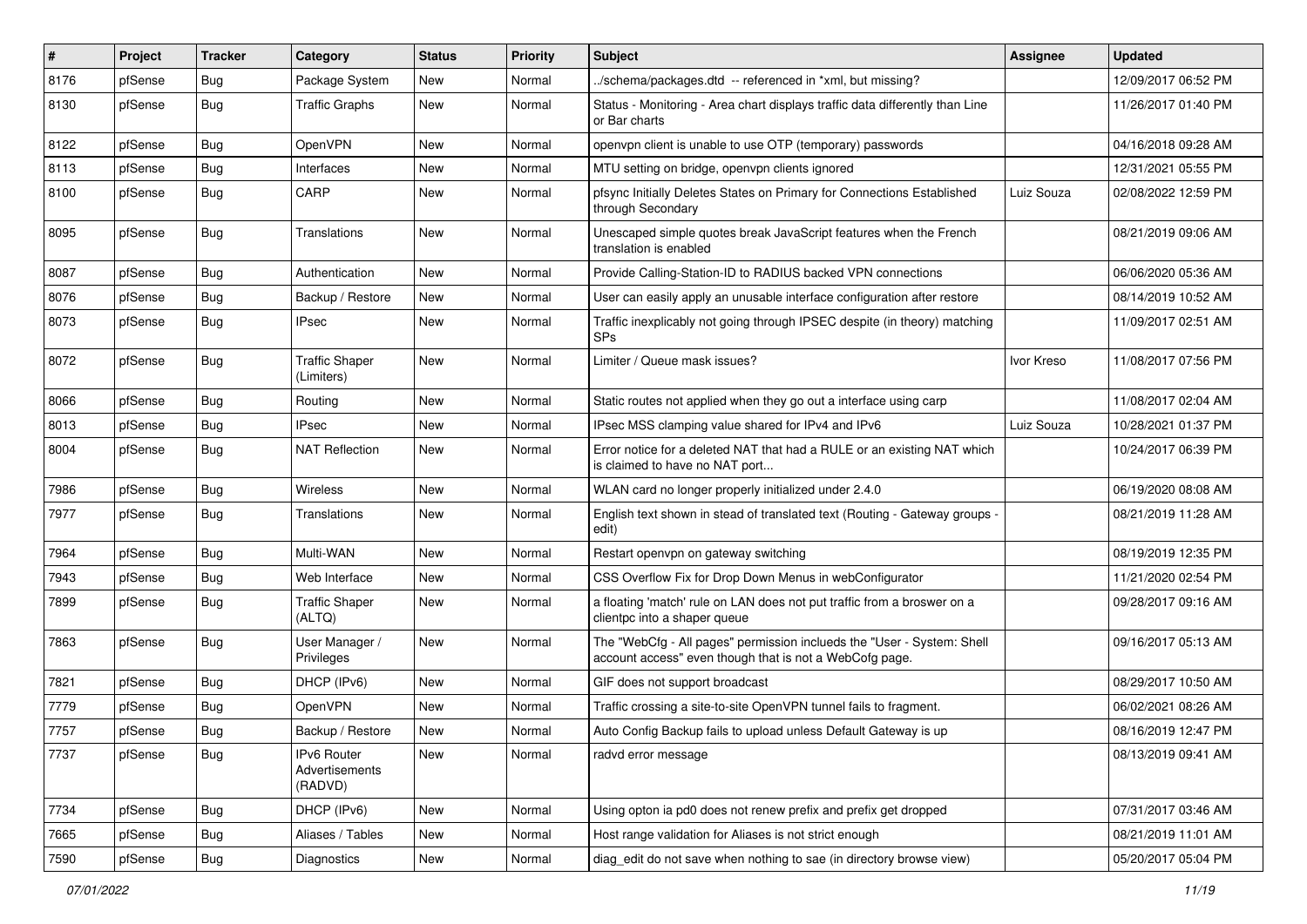| #    | Project | <b>Tracker</b> | Category                                        | <b>Status</b> | <b>Priority</b> | <b>Subject</b>                                                                                                                | <b>Assignee</b>      | <b>Updated</b>      |
|------|---------|----------------|-------------------------------------------------|---------------|-----------------|-------------------------------------------------------------------------------------------------------------------------------|----------------------|---------------------|
| 7589 | pfSense | <b>Bug</b>     | Diagnostics                                     | New           | Normal          | diag edit.php old print info box                                                                                              |                      | 05/20/2017 05:02 PM |
| 7551 | pfSense | Bug            | Rules / NAT                                     | New           | Normal          | Dynamic IPsec endpoints not added to rule set after WAN down/up                                                               |                      | 05/16/2017 02:26 PM |
| 7476 | pfSense | <b>Bug</b>     | Logging                                         | New           | Normal          | Dirty buffer used to build log messages?                                                                                      |                      | 04/17/2017 09:51 PM |
| 7430 | pfSense | <b>Bug</b>     | Interfaces                                      | New           | Normal          | pfsense-utils.inc - where_is_ipaddr_configured() should account for<br>loopback interface                                     |                      | 08/13/2019 03:48 PM |
| 7420 | pfSense | Bug            | <b>IPsec</b>                                    | <b>New</b>    | Normal          | ipsec status freezing                                                                                                         |                      | 02/13/2020 09:09 AM |
| 7402 | pfSense | Bug            | Web Interface                                   | New           | Normal          | Inconsistent use of htmlentities validation checks                                                                            |                      | 03/21/2017 08:58 AM |
| 7400 | pfSense | Bug            | <b>Traffic Graphs</b>                           | Assigned      | Normal          | Traffic Graphs show bad data on 2.3.3 1                                                                                       | <b>Jared Dillard</b> | 12/31/2021 05:47 PM |
| 7389 | pfSense | <b>Bug</b>     | <b>Traffic Shaper</b><br>(Limiters)             | In Progress   | Normal          | Limiter does not work with transparent proxy                                                                                  | Luiz Souza           | 02/01/2021 03:31 PM |
| 7373 | pfSense | <b>Bug</b>     | Rules / NAT                                     | <b>New</b>    | Normal          | Firewall schedules GUI needs to be redone from scratch                                                                        |                      | 08/21/2019 08:56 AM |
| 7352 | pfSense | <b>Bug</b>     | Routing                                         | New           | Normal          | pfSense IPv6 static route is dumped after a WAN flap                                                                          |                      | 01/20/2022 09:35 AM |
| 7303 | pfSense | Bug            | <b>IPv6 Router</b><br>Advertisements<br>(RADVD) | New           | Normal          | ipv6 connectivity lost on pfSense reboot                                                                                      |                      | 08/20/2019 12:23 PM |
| 7286 | pfSense | Bug            | OpenVPN                                         | Incomplete    | Normal          | OpenVPN client is unreliable when you have multiple tunnels                                                                   |                      | 08/19/2019 03:28 PM |
| 7238 | pfSense | <b>Bug</b>     | Web Interface                                   | New           | Normal          | Menu layout broken when using "Hostname in Menu" with long<br>hostnames                                                       |                      | 02/21/2017 07:01 AM |
| 7235 | pfSense | Bug            | <b>IPsec</b>                                    | <b>New</b>    | Normal          | 4860 has not got significant IPsec performance rising with enabled HW<br>acceleration                                         | Luiz Souza           | 12/18/2021 04:32 PM |
| 7195 | pfSense | <b>Bug</b>     | Package System                                  | <b>New</b>    | Normal          | pkg_edit.php - < checkenable fields> tag has no effect on fields other than<br>checkbox/input                                 |                      | 08/21/2019 09:15 AM |
| 7172 | pfSense | Bug            | DHCP (IPv4)                                     | <b>New</b>    | Normal          | Sorting by hostname in Services > DHCP Server > LAN should be<br>"natural" (alphanumeric friendly)                            |                      | 08/20/2019 03:47 PM |
| 7152 | pfSense | Bug            | <b>DNS Resolver</b>                             | <b>New</b>    | Normal          | Unbound / DNS Resolver issue if "Register DHCP static mappings in the<br>DNS Resolver" set before wildcard DNS custom options |                      | 12/18/2021 04:59 PM |
| 7138 | pfSense | <b>Bug</b>     | DHCP (IPv6)                                     | Assigned      | Normal          | Pfsense wide dhcpv6 client doesn't recognise ifid statement                                                                   |                      | 04/21/2022 12:39 PM |
| 7113 | pfSense | <b>Bug</b>     | Dashboard                                       | New           | Normal          | Interface name in Traffic Graphs                                                                                              |                      | 12/31/2021 05:40 PM |
| 7096 | pfSense | <b>Bug</b>     | <b>DNS Resolver</b>                             | Feedback      | Normal          | Unbound fails to start on boot if specific network devices are configured in<br>the "Network Interfaces"                      |                      | 11/22/2021 08:59 AM |
| 7082 | pfSense | Bug            | Package System                                  | New           | Normal          | pkg edit.php - impossible to use default value with rowhelperfield                                                            |                      | 08/21/2019 09:15 AM |
| 7040 | pfSense | <b>Bug</b>     | Interfaces                                      | New           | Normal          | Issue when disabling an interface                                                                                             |                      | 12/26/2016 02:56 AM |
| 6993 | pfSense | <b>Bug</b>     | OpenVPN                                         | New           | Normal          | OpenVPN status error during CARP state transition                                                                             | James Webb           | 12/31/2021 05:44 PM |
| 6977 | pfSense | <b>Bug</b>     | Interfaces                                      | New           | Normal          | VLAN traffic is erroneously counted as underlying iface (untagged) traffic                                                    |                      | 08/13/2019 02:56 PM |
| 6926 | pfSense | <b>Bug</b>     | UPnP/NAT-PMP                                    | New           | Normal          | Miniupnp advertising expired IPv6 address                                                                                     |                      | 01/15/2022 08:29 PM |
| 6823 | pfSense | Bug            | Interfaces                                      | New           | Normal          | No connectivity after changing link state to UP                                                                               |                      | 04/21/2022 12:39 PM |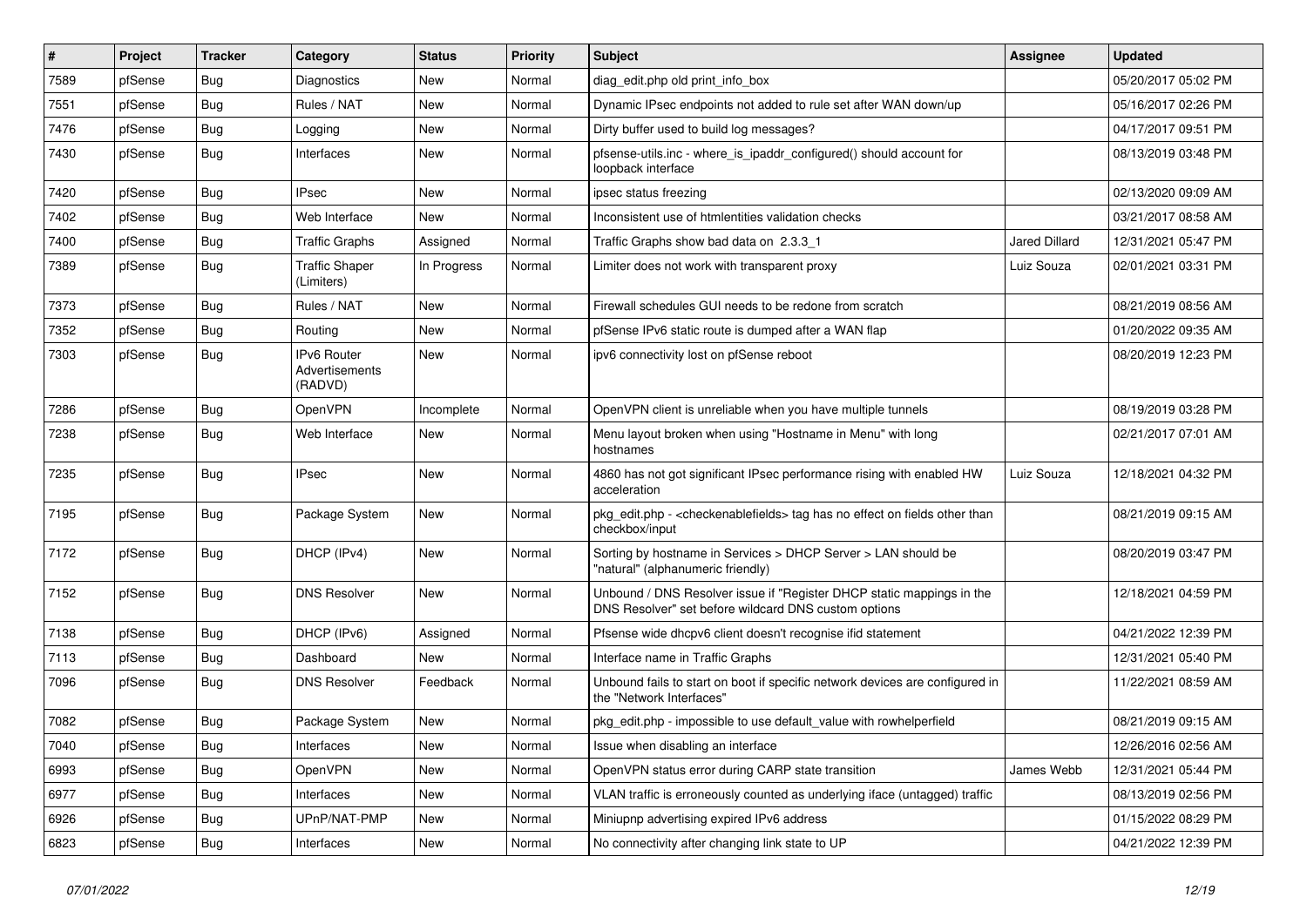| #    | Project | <b>Tracker</b> | Category                                        | <b>Status</b> | <b>Priority</b> | <b>Subject</b>                                                                                                                                         | <b>Assignee</b>        | <b>Updated</b>      |
|------|---------|----------------|-------------------------------------------------|---------------|-----------------|--------------------------------------------------------------------------------------------------------------------------------------------------------|------------------------|---------------------|
| 6803 | pfSense | Bug            | Web Interface                                   | <b>New</b>    | Normal          | CSRF timeout occurs when it (probably) shouldn't                                                                                                       |                        | 11/03/2016 09:43 PM |
| 6799 | pfSense | <b>Bug</b>     | Rules / NAT                                     | New           | Normal          | Using NOT (!) with interface subnet macros results unexpected traffic<br>passing when multiple subnets are included in the macro (i.e. VIP<br>subnets) |                        | 02/07/2022 02:18 PM |
| 6691 | pfSense | Bug            | DHCP (IPv6)                                     | <b>New</b>    | Normal          | dhcp6c quits after only two tries if no response was received                                                                                          |                        | 12/07/2020 04:25 PM |
| 6668 | pfSense | Bug            | <b>IPsec</b>                                    | Feedback      | Normal          | IPSec tunnel + L2TP/IPSec VPN - wrong PSK chosen by pfSense                                                                                            |                        | 09/21/2019 02:07 AM |
| 6627 | pfSense | <b>Bug</b>     | Rules / NAT                                     | <b>New</b>    | Normal          | floating tab match rules ignore quick action so should be removed                                                                                      |                        | 07/18/2016 02:15 PM |
| 6624 | pfSense | <b>Bug</b>     | <b>IPsec</b>                                    | Confirmed     | Normal          | changes in IPsec config should down the connection                                                                                                     | Jim Pingle             | 08/02/2021 12:08 PM |
| 6614 | pfSense | <b>Bug</b>     | Web Interface                                   | Confirmed     | Normal          | Dashboard high CPU usage                                                                                                                               |                        | 07/14/2016 03:04 PM |
| 6605 | pfSense | <b>Bug</b>     | Interfaces                                      | Confirmed     | Normal          | rc.linkup logic issues with actions taken                                                                                                              |                        | 07/12/2016 07:46 PM |
| 6580 | pfSense | <b>Bug</b>     | <b>Operating System</b>                         | Confirmed     | Normal          | Bridge with down member interface sends ICMP unreachables where it<br>shouldn't                                                                        |                        | 07/05/2016 05:40 PM |
| 6541 | pfSense | Bug            | <b>IPv6 Router</b><br>Advertisements<br>(RADVD) | <b>New</b>    | Normal          | IPv6 RAs always include on-link prefix; clients may not use DHCPv6<br>managed addresses                                                                |                        | 08/13/2019 03:23 PM |
| 6517 | pfSense | <b>Bug</b>     | <b>IPsec</b>                                    | Confirmed     | Normal          | Adding mobile IPsec phase 2 entries requires restart of strongswan                                                                                     |                        | 06/21/2016 11:04 PM |
| 6493 | pfSense | Bug            | Web Interface                                   | Confirmed     | Normal          | Dynamic DNS clients slow page load                                                                                                                     |                        | 06/17/2016 03:43 AM |
| 6481 | pfSense | <b>Bug</b>     | <b>IPsec</b>                                    | New           | Normal          | loading EAP RADIUS method failed                                                                                                                       |                        | 03/24/2020 04:25 PM |
| 6398 | pfSense | <b>Bug</b>     | Configuration<br>Backend                        | <b>New</b>    | Normal          | If config cannot be loaded due to corruption or bug, it isn't handled<br>gracefully (just stops)                                                       |                        | 08/13/2019 01:23 PM |
| 6370 | pfSense | <b>Bug</b>     | <b>IPsec</b>                                    | Confirmed     | Normal          | IPSEC bound to WAN gateway group and Dynamic DNS doesn't to fail<br>back tunnel to WAN on DDNS update                                                  |                        | 08/31/2021 07:38 AM |
| 6362 | pfSense | <b>Bug</b>     | DHCP (IPv4)                                     | Confirmed     | Normal          | DHCP Client ID not used                                                                                                                                |                        | 07/09/2021 06:30 AM |
| 6333 | pfSense | <b>Bug</b>     | Gateway Monitoring                              | Confirmed     | Normal          | Bootup starts/restarts dpinger multiple times                                                                                                          | Luiz Souza             | 11/16/2020 01:11 PM |
| 6321 | pfSense | Bug            | L2TP                                            | <b>New</b>    | Normal          | Problem with connecting I2tp over ipsec from android and windows                                                                                       |                        | 11/13/2020 11:01 AM |
| 6295 | pfSense | <b>Bug</b>     | <b>Traffic Shaper</b><br>(Limiters)             | New           | Normal          | Crash upon applying CODELQ to untagged parent interface when also<br>applied to daughter VLAN                                                          | Luiz Souza             | 08/20/2019 02:44 PM |
| 6289 | pfSense | <b>Bug</b>     | Interfaces                                      | <b>New</b>    | Normal          | IPv6 address not given to track6 interfaces on create                                                                                                  |                        | 12/30/2021 04:17 AM |
| 6220 | pfSense | <b>Bug</b>     | <b>Operating System</b>                         | Confirmed     | Normal          | state mismatch with host-initiated traffic matching binat to IP not locally<br>assigned                                                                | Luiz Souza             | 06/08/2016 09:23 AM |
| 6186 | pfSense | <b>Bug</b>     | Services                                        | <b>New</b>    | Normal          | race conditions in service startup                                                                                                                     |                        | 04/21/2022 12:39 PM |
| 6167 | pfSense | <b>Bug</b>     | <b>IPsec</b>                                    | Confirmed     | Normal          | IPsec IPComp not working                                                                                                                               | George<br>Neville-Neil | 09/22/2020 06:07 PM |
| 6051 | pfSense | <b>Bug</b>     | DHCP (IPv6)                                     | New           | Normal          | DHCPv6 Client Failure for additional WAN Address causes<br>2-seconds-service-restart-loop                                                              |                        | 12/03/2020 01:08 AM |
| 6029 | pfSense | Bug            | <b>XML Parser</b>                               | New           | Normal          | Unhelpful error messages in xmlparse*.inc and generally                                                                                                |                        | 08/13/2019 12:52 PM |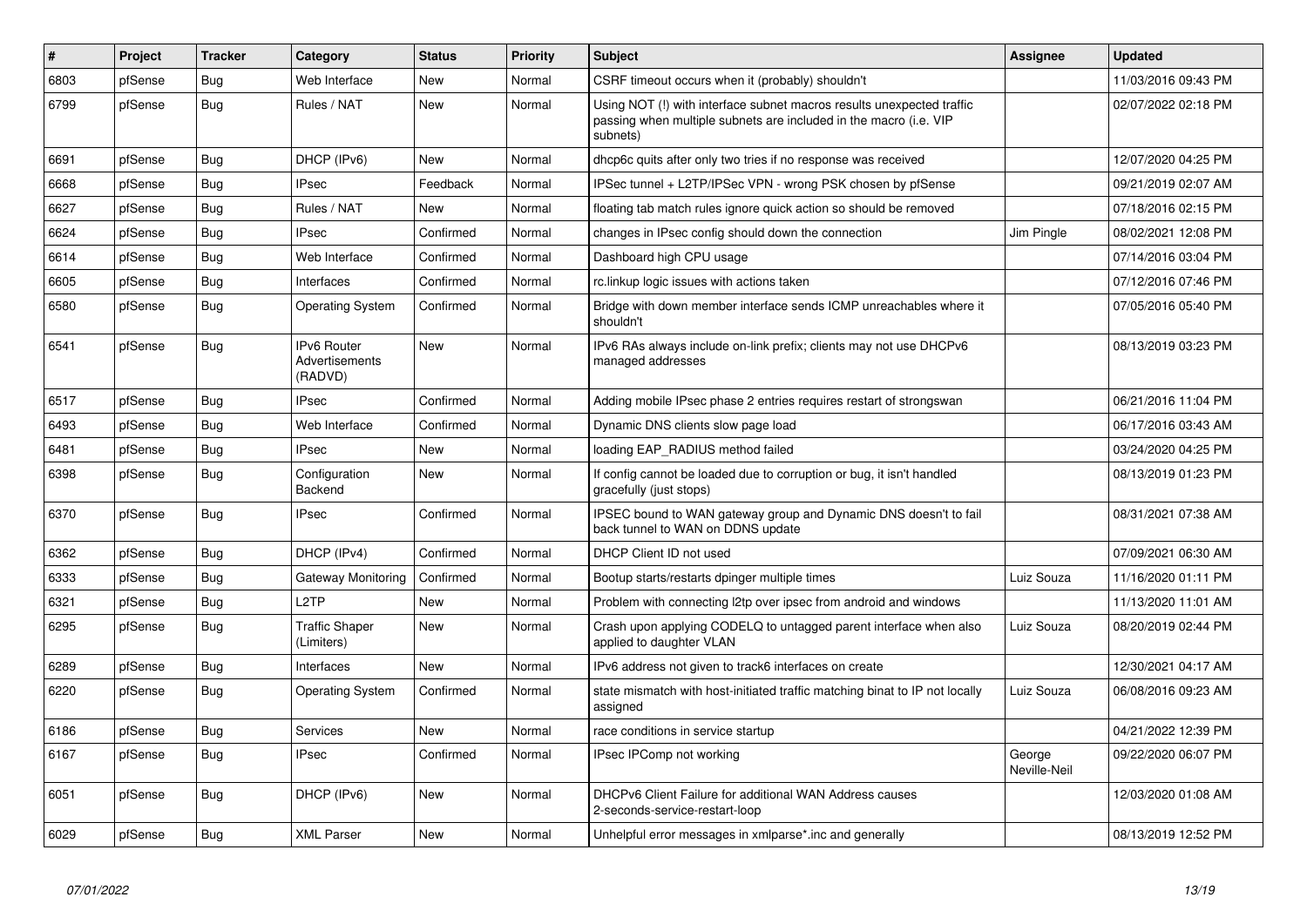| #    | Project | <b>Tracker</b> | Category                            | <b>Status</b> | <b>Priority</b> | <b>Subject</b>                                                                                                  | Assignee             | <b>Updated</b>      |
|------|---------|----------------|-------------------------------------|---------------|-----------------|-----------------------------------------------------------------------------------------------------------------|----------------------|---------------------|
| 5887 | pfSense | Bug            | Interfaces                          | Confirmed     | Normal          | hardware_offloading_applyflags sets/unsets most values when already<br>set correctly                            |                      | 07/06/2016 03:31 PM |
| 5849 | pfSense | <b>Bug</b>     | CARP                                | <b>New</b>    | Normal          | Routing fail on CARP IPsec                                                                                      |                      | 12/18/2021 04:41 PM |
| 5791 | pfSense | Bug            | Rules / NAT                         | Confirmed     | Normal          | tftp-proxy functionality is easilly broken by unrelated rules                                                   |                      | 07/10/2016 12:24 AM |
| 5786 | pfSense | <b>Bug</b>     | Web Interface                       | <b>New</b>    | Normal          | Check WebConfigurator port for conflicts                                                                        |                      | 04/21/2022 12:39 PM |
| 5652 | pfSense | Bug            | Authentication                      | New           | Normal          | Radius IETF Class Group Assignment - Incorrect Standard                                                         |                      | 08/13/2019 01:39 PM |
| 5629 | pfSense | Bug            | <b>IPsec</b>                        | New           | Normal          | Allow for IPsec configuration using certs without a CA                                                          |                      | 12/31/2021 05:21 PM |
| 5367 | pfSense | <b>Bug</b>     | Web Interface                       | New           | Normal          | Safari repeatedly tries to reload dashboard                                                                     | <b>Jared Dillard</b> | 08/22/2016 11:08 AM |
| 5306 | pfSense | <b>Bug</b>     | Package System                      | New           | Normal          | textarea fields should have linebreaks sanitized automatically on save                                          |                      | 03/03/2017 04:15 AM |
| 5253 | pfSense | <b>Bug</b>     | <b>PPP</b> Interfaces               | <b>New</b>    | Normal          | 3gstats.php 100% CPU                                                                                            |                      | 01/08/2022 05:02 PM |
| 5075 | pfSense | <b>Bug</b>     | Rules / NAT                         | Confirmed     | Normal          | pf errors that don't return a line number on first line don't file notice                                       |                      | 09/01/2015 06:42 PM |
| 4740 | pfSense | <b>Bug</b>     | Wireless                            | <b>New</b>    | Normal          | Intel wireless kernel panic in infrastructure mode with WPA                                                     |                      | 11/13/2020 08:38 AM |
| 4680 | pfSense | <b>Bug</b>     | <b>DHCP Relay</b>                   | New           | Normal          | DHCP relay does not work with DHCP server on other end of OpenVPN<br>tunnel                                     |                      | 05/05/2015 06:55 PM |
| 4604 | pfSense | <b>Bug</b>     | <b>NTPD</b>                         | <b>New</b>    | Normal          | NTP time server entries may or may not work, depending upon interfaces<br>selected when configuring NTP service |                      | 12/11/2021 07:59 PM |
| 4500 | pfSense | <b>Bug</b>     | UPnP/NAT-PMP                        | Confirmed     | Normal          | Some miniupnp port mappings are not displayed in the Status page                                                |                      | 04/25/2022 12:49 PM |
| 4479 | pfSense | <b>Bug</b>     | <b>Operating System</b>             | <b>New</b>    | Normal          | Firewall rules won't match GRE interface after applying IPSEC transport<br>encryption on GRE tunnel             | Luiz Souza           | 08/20/2021 08:46 AM |
| 4474 | pfSense | <b>Bug</b>     | Package System                      | Confirmed     | Normal          | IP address change triggers reload of all packages                                                               |                      | 02/13/2017 07:21 AM |
| 4467 | pfSense | <b>Bug</b>     | <b>Traffic Shaper</b><br>(ALTQ)     | <b>New</b>    | Normal          | Traffic Graphs shows wrong throughput when traffic shaping enabled                                              |                      | 02/23/2015 05:31 PM |
| 4428 | pfSense | <b>Bug</b>     | Interfaces                          | Confirmed     | Normal          | Setting media option on em(4) leads to infinite link cycling                                                    |                      | 07/06/2016 12:45 AM |
| 4406 | pfSense | <b>Bug</b>     | <b>Operating System</b>             | Confirmed     | Normal          | ALTQ problems with wireless cloned interfaces                                                                   | Luiz Souza           | 11/19/2015 12:06 AM |
| 4345 | pfSense | <b>Bug</b>     | <b>Operating System</b>             | Confirmed     | Normal          | Traffic Shaping doesn't work with Xen netfront driver                                                           |                      | 12/31/2021 05:30 PM |
| 4154 | pfSense | <b>Bug</b>     | User Manager /<br>Privileges        | Confirmed     | Normal          | RADIUS authentication not working over IPv6                                                                     |                      | 04/21/2022 12:39 PM |
| 4061 | pfSense | <b>Bug</b>     | DHCP (IPv4)                         | Confirmed     | Normal          | dhcpd doesn't send client-hostname to peer, breaking DHCP lease<br>registrations w/HA                           |                      | 02/24/2017 08:58 PM |
| 3824 | pfSense | <b>Bug</b>     | <b>Traffic Shaper</b><br>(Limiters) | Confirmed     | Normal          | Limiters on bridge break traffic outside locally-configured IP subnets                                          | Luiz Souza           | 11/03/2016 07:16 PM |
| 3796 | pfSense | <b>Bug</b>     | Diagnostics                         | Confirmed     | Normal          | States summary fails and is very slow with large state tables                                                   |                      | 12/11/2021 08:03 PM |
| 3771 | pfSense | Bug            | DHCP (IPv4)                         | <b>New</b>    | Normal          | Webinterface and dhcpdcrashes with 500+ static leases                                                           |                      | 08/21/2019 09:26 AM |
| 3706 | pfSense | <b>Bug</b>     | User Manager /<br>Privileges        | <b>New</b>    | Normal          | Permission order affects default page on limited accounts, but can't<br>reorder                                 |                      | 02/06/2016 04:10 AM |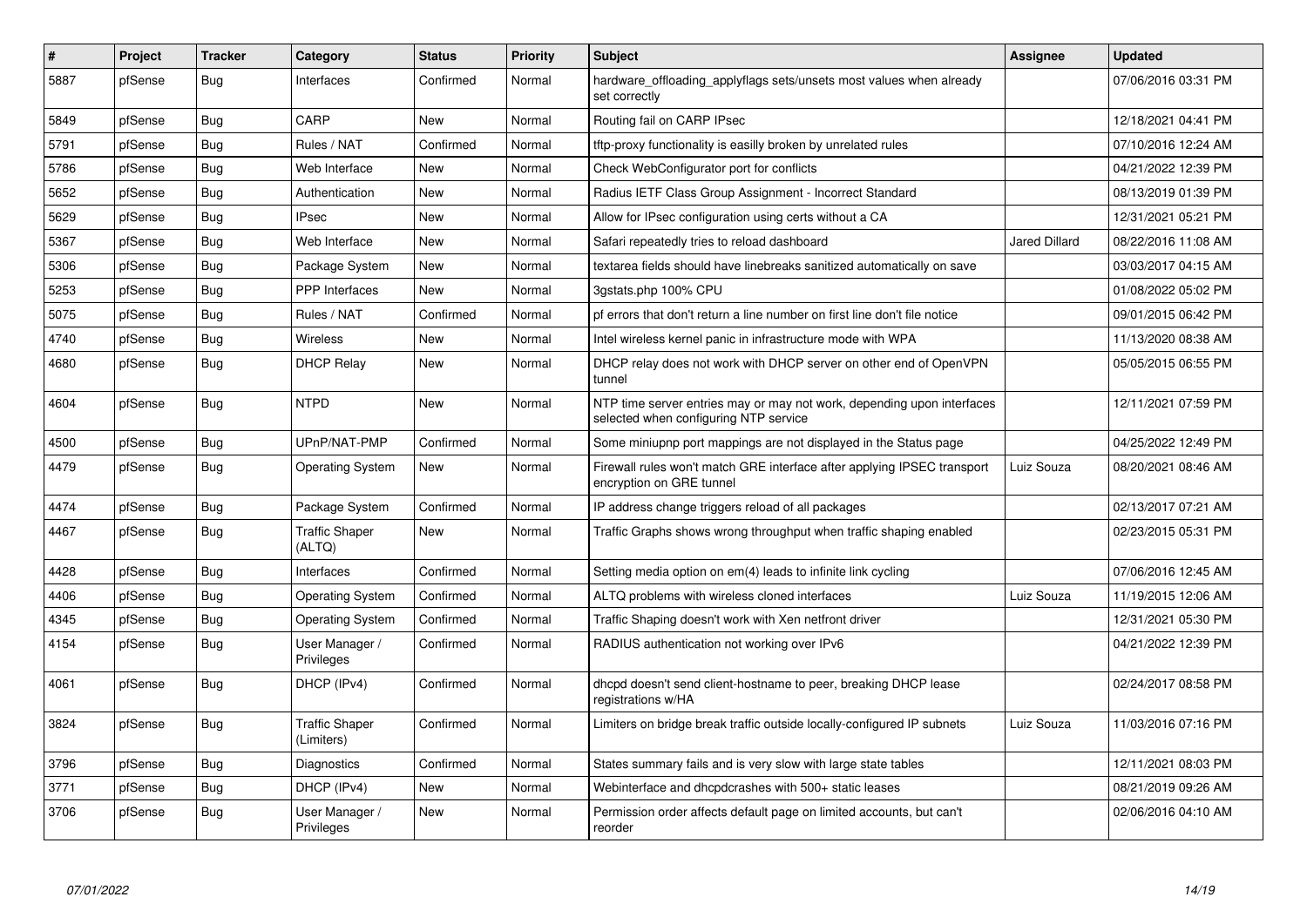| $\vert$ # | <b>Project</b> | <b>Tracker</b> | Category                            | <b>Status</b> | <b>Priority</b> | <b>Subject</b>                                                                                 | Assignee             | <b>Updated</b>      |
|-----------|----------------|----------------|-------------------------------------|---------------|-----------------|------------------------------------------------------------------------------------------------|----------------------|---------------------|
| 3465      | pfSense        | <b>Bug</b>     | <b>Traffic Shaper</b><br>(ALTQ)     | New           | Normal          | Editing Traffic Shaper queues causes status_queues.php error                                   |                      | 02/19/2014 01:53 AM |
| 3404      | pfSense        | <b>Bug</b>     | DHCP (IPv4)                         | New           | Normal          | DHCP Server Fails to Start on Interfaces that are Slow to Come Online<br>During Boot           |                      | 02/11/2014 05:09 PM |
| 3382      | pfSense        | Bug            | <b>IGMP Proxy</b>                   | New           | Normal          | IGMPPROXY fails with more than 32 interfaces                                                   |                      | 07/12/2016 11:01 PM |
| 3358      | pfSense        | <b>Bug</b>     | Package System                      | New           | Normal          | new version of <include_file> is not required during reinstall_all</include_file>              |                      | 12/26/2014 12:13 PM |
| 3326      | pfSense        | <b>Bug</b>     | <b>PPP</b> Interfaces               | New           | Normal          | IPv6 only PPPoE connection                                                                     |                      | 11/18/2013 09:37 AM |
| 3312      | pfSense        | <b>Bug</b>     | <b>IPsec</b>                        | <b>New</b>    | Normal          | Gateway on IPsec rules is not functional in pf                                                 |                      | 01/28/2020 10:09 PM |
| 3132      | pfSense        | Bug            | Gateway Monitoring                  | In Progress   | Normal          | Gateway events for IPv6 affect IPv4 services and vice versa                                    | <b>Viktor Gurov</b>  | 06/28/2022 12:01 PM |
| 2367      | pfSense        | <b>Bug</b>     | Rules / NAT                         | New           | Normal          | display negate rules in firewall rules php and evaluate when added                             |                      | 05/07/2012 06:11 PM |
| 2335      | pfSense        | <b>Bug</b>     | <b>Operating System</b>             | <b>New</b>    | Normal          | IGMPProxy and CARP Results in System Instability Upon Reboot                                   |                      | 07/19/2014 10:25 PM |
| 2308      | pfSense        | <b>Bug</b>     | <b>Traffic Shaper</b><br>(ALTQ)     | New           | Normal          | HFSC WebUI doesn't check for "Bandwidth" setting                                               |                      | 12/04/2012 07:12 PM |
| 2138      | pfSense        | <b>Bug</b>     | <b>RRD Graphs</b>                   | New           | Normal          | RRD Wireless graph broken in BSS mode                                                          |                      | 02/06/2016 04:59 AM |
| 1890      | pfSense        | <b>Bug</b>     | Translations                        | <b>New</b>    | Normal          | No gettext support in console scripts                                                          |                      | 08/13/2019 12:24 PM |
| 1849      | pfSense        | Bug            | <b>Traffic Shaper</b><br>(ALTQ)     | New           | Normal          | Traffic shaper - By Queue view needs to show/use friendly inerface<br>names                    |                      | 01/10/2022 08:10 AM |
| 1848      | pfSense        | <b>Bug</b>     | <b>Traffic Shaper</b><br>(Limiters) | Confirmed     | Normal          | Limiters after policy routing has taken place do not behave correctly                          |                      | 10/25/2014 09:18 PM |
| 1819      | pfSense        | Bug            | <b>DNS Resolver</b>                 | New           | Normal          | DNS Resolver Not Registering DHCP Server Specified Domain Name                                 | Luiz Souza           | 04/28/2022 01:53 PM |
| 1813      | pfSense        | <b>Bug</b>     | Rules / NAT                         | Confirmed     | Normal          | Static routes on WAN interfaces overridden by route-to for<br>firewall-initiated traffic       |                      | 11/09/2016 02:06 PM |
| 1675      | pfSense        | Bug            | Captive Portal                      | New           | Normal          | Captive portal logout problems with pop-up blockers.                                           | <b>Jared Dillard</b> | 03/28/2016 01:37 PM |
| 1667      | pfSense        | <b>Bug</b>     | L2TP                                | <b>New</b>    | Normal          | L2TP server does not respond properly from a CARP VIP                                          |                      | 12/11/2021 07:43 PM |
| 1186      | pfSense        | Bug            | <b>RRD Graphs</b>                   | Confirmed     | Normal          | When in pure routing mode the rrd graphs are blank                                             |                      | 09/16/2015 04:31 PM |
| 13316     | pfSense        | Regression     | <b>Operating System</b>             | Feedback      | Normal          | `vmstat -m`` value for ``temp`` is accounted for incorrectly, resulting in<br>underflows       | Mateusz Guzik        | 06/29/2022 10:01 AM |
| 13290     | pfSense        | Regression     | <b>Captive Portal</b>               | Feedback      | Normal          | Error "dummynet: bad switch 21!" with Captive Portals and Limiters<br>active                   |                      | 06/30/2022 08:06 AM |
| 13248     | pfSense        | Regression     | DHCP (IPv6)                         | <b>New</b>    | Normal          | IPv6 Router Advertisements runs when config.xml does not contain an<br>entry for the interface |                      | 06/05/2022 07:44 PM |
| 12821     | pfSense        | Regression     | Hardware / Drivers                  | Confirmed     | Normal          | Intel e1000 driver (em & igb) cannot pass VLAN0 tagged packets                                 |                      | 06/05/2022 08:23 AM |
| 12581     | pfSense        | Regression     | DHCP (IPv6)                         | New           | Normal          | CARP IPv6 assigned address does not get advertised to endpoints with<br><b>RADV</b>            |                      | 12/16/2021 02:34 PM |
| 12549     | pfSense        | Regression     | <b>IPsec</b>                        | <b>New</b>    | Normal          | Per-user Mobile IPsec settings are not applied to connecting mobile<br>clients                 | Jim Pingle           | 06/28/2022 12:01 PM |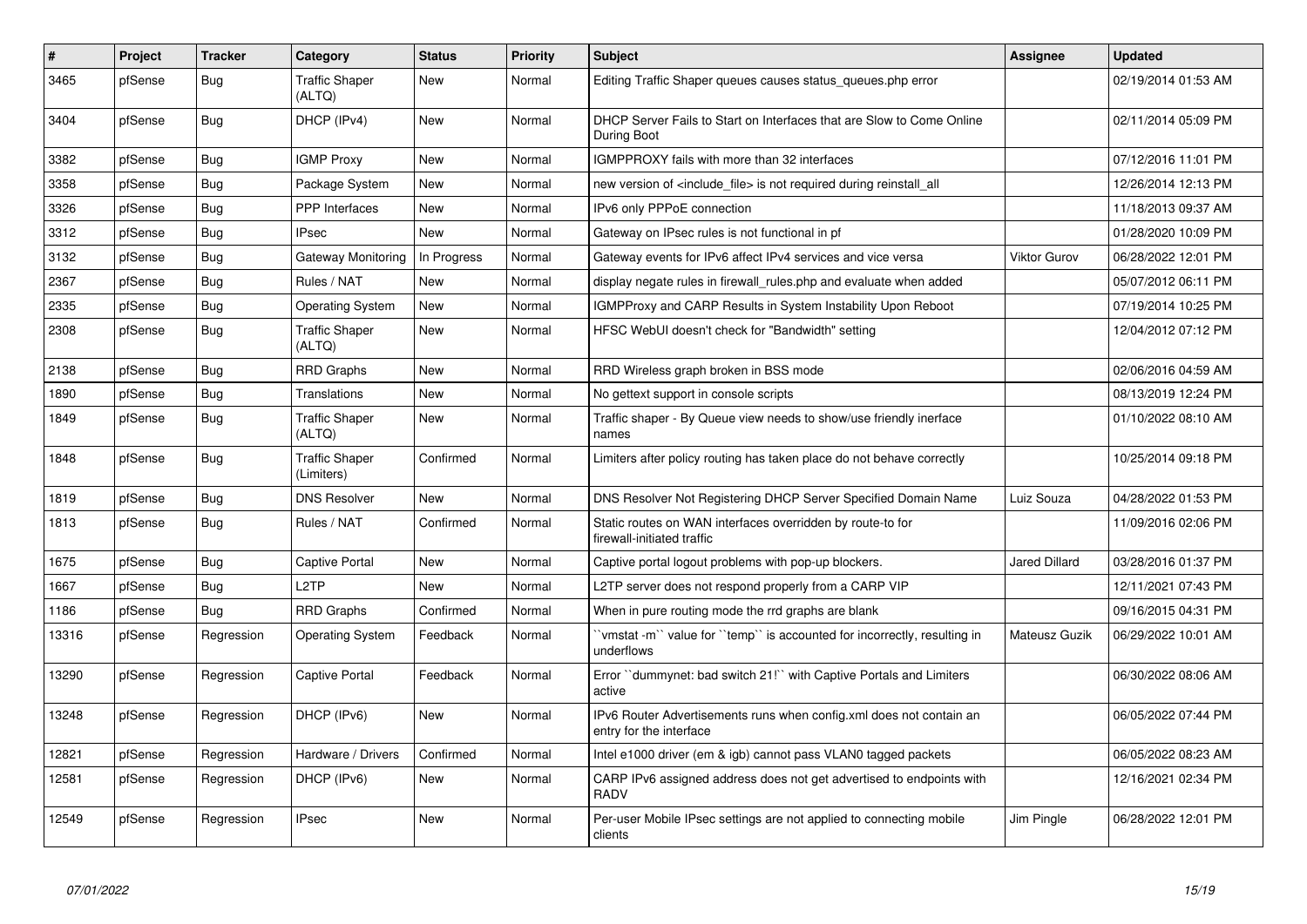| #     | Project | <b>Tracker</b> | Category                        | <b>Status</b>                 | <b>Priority</b> | <b>Subject</b>                                                                                                                             | <b>Assignee</b>     | <b>Updated</b>      |
|-------|---------|----------------|---------------------------------|-------------------------------|-----------------|--------------------------------------------------------------------------------------------------------------------------------------------|---------------------|---------------------|
| 12382 | pfSense | Regression     | OpenVPN                         | New                           | Normal          | Certificate Depth checking creates OpenVPN micro-outages every time a<br>user authenticates after 2.5.2 upgrade                            |                     | 01/17/2022 04:17 AM |
| 12215 | pfSense | Regression     | OpenVPN                         | Feedback                      | Normal          | OpenVPN does not resync when running on a gateway group                                                                                    |                     | 12/22/2021 05:49 AM |
| 11570 | pfSense | Regression     | Gateways                        | <b>Pull Request</b><br>Review | Normal          | Gateway monitoring services is not always restarted on interface events<br>which may prevent a WAN from recovering back to an online state | <b>Viktor Gurov</b> | 06/28/2022 12:01 PM |
| 11545 | pfSense | Regression     | Interfaces                      | Feedback                      | Normal          | Primary interface address is not always used when VIPs are present                                                                         | Reid Linnemann      | 06/28/2022 12:01 PM |
| 13305 | pfSense | Feature        | Certificates                    | New                           | Normal          | Certificate Revocation page should show expiration date                                                                                    |                     | 06/27/2022 10:26 AM |
| 13304 | pfSense | Feature        | <b>Traffic Shaper</b><br>(ALTQ) | <b>Pull Request</b><br>Review | Normal          | Add Broadcom Netextreme II (bxe) to the altg capable check                                                                                 |                     | 06/28/2022 12:01 PM |
| 13297 | pfSense | Feature        | Routing                         | New                           | Normal          | Support for Gateway Groups as Static Route destinations                                                                                    |                     | 06/24/2022 07:41 AM |
| 13296 | pfSense | Feature        | DHCP (IPv6)                     | New                           | Normal          | Add support for DHCP6 OPTION_PD_EXCLUDE (RFC 6603)                                                                                         |                     | 06/24/2022 10:10 PM |
| 13293 | pfSense | Feature        | OpenVPN                         | <b>New</b>                    | Normal          | Option to set auth-gen-token in OpenVPN GUI                                                                                                |                     | 06/21/2022 02:35 PM |
| 13287 | pfSense | Feature        | Configuration<br>Backend        | New                           | Normal          | Encode OpenVPN Custom Options                                                                                                              |                     | 06/20/2022 10:33 AM |
| 13264 | pfSense | Feature        | <b>IPsec</b>                    | New                           | Normal          | IPSec Phase2 select multiple PFS key groups                                                                                                |                     | 06/10/2022 04:29 PM |
| 13260 | pfSense | Feature        | Authentication                  | <b>New</b>                    | Normal          | Add support for OpenVPN static-challenge                                                                                                   |                     | 06/09/2022 02:04 PM |
| 13256 | pfSense | Feature        | DHCP (IPv4)                     | New                           | Normal          | Better handling of duplicate IPs in static DHCP assignments                                                                                |                     | 06/11/2022 04:51 PM |
| 13245 | pfSense | Feature        | Aliases / Tables                | <b>Pull Request</b><br>Review | Normal          | Type column on Alias lists                                                                                                                 | Jim Pingle          | 06/28/2022 12:01 PM |
| 13244 | pfSense | Feature        | Web Interface                   | New                           | Normal          | Add help text under Timezone settings in the GUI                                                                                           |                     | 06/03/2022 01:00 PM |
| 13242 | pfSense | Feature        | <b>Gateway Monitoring</b>       | <b>New</b>                    | Normal          | Enhancements to static route creation/deletion for dpinger monitor IPs                                                                     |                     | 06/03/2022 11:20 AM |
| 13165 | pfSense | Feature        | Dashboard                       | <b>Pull Request</b><br>Review | Normal          | Feat: live update for Services dashboard widget                                                                                            |                     | 05/15/2022 01:48 AM |
| 13124 | pfSense | Feature        | Web Interface                   | <b>Pull Request</b><br>Review | Normal          | Option to wait for interface selection before displaying firewall rules                                                                    |                     | 06/28/2022 12:01 PM |
| 13094 | pfSense | Feature        | Packet Capture                  | <b>Pull Request</b><br>Review | Normal          | Allow packet capture filtering in tagged packets                                                                                           | Marcos<br>Mendoza   | 04/24/2022 06:06 PM |
| 13091 | pfSense | Feature        | OpenVPN                         | New                           | Normal          | RFE: Ability to specify the order of OpenVPN Authentication servers                                                                        |                     | 04/22/2022 04:30 PM |
| 13085 | pfSense | Feature        | OpenVPN                         | <b>Pull Request</b><br>Review | Normal          | OpenVPN: expose NBDD servers in GUI + fix GUI bugs                                                                                         | Jim Pingle          | 04/22/2022 11:09 AM |
| 13054 | pfSense | Feature        | Package System                  | New                           | Normal          | Package plugin hook for web server configuration stanzas                                                                                   | Jim Pingle          | 04/12/2022 03:04 PM |
| 13017 | pfSense | Feature        | Packet Capture                  | New                           | Normal          | Packet capture: add preview results while capture is running                                                                               |                     | 04/09/2022 11:08 AM |
| 13009 | pfSense | Feature        | OpenVPN                         | New                           | Normal          | Add option for multiple remote addresses to OpenVPN Client                                                                                 |                     | 03/31/2022 12:42 PM |
| 12903 | pfSense | Feature        | Notifications                   | New                           | Normal          | alternative authentication methods for email notifications?                                                                                |                     | 03/07/2022 07:52 AM |
| 12874 | pfSense | Feature        | OpenVPN                         | New                           | Normal          | OpenVPN RADIUS Framed-Pool                                                                                                                 |                     | 02/25/2022 02:24 PM |
| 12848 | pfSense | Feature        | Dynamic DNS                     | New                           | Normal          | Evaluation of the DynDNS "Result Match" string                                                                                             |                     | 02/22/2022 02:01 AM |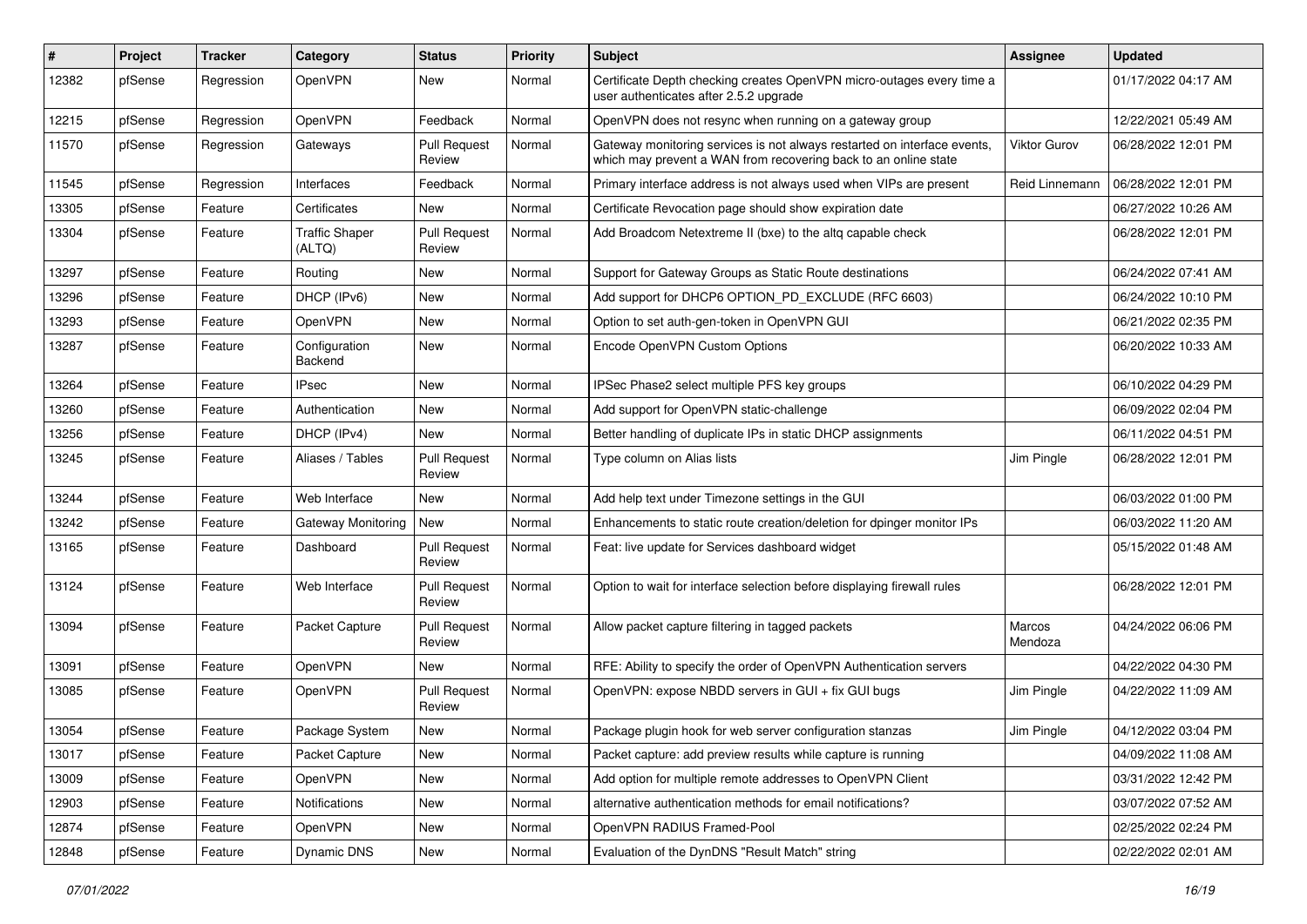| $\vert$ # | Project | <b>Tracker</b> | Category                    | <b>Status</b>                 | <b>Priority</b> | <b>Subject</b>                                                                                            | <b>Assignee</b>    | <b>Updated</b>      |
|-----------|---------|----------------|-----------------------------|-------------------------------|-----------------|-----------------------------------------------------------------------------------------------------------|--------------------|---------------------|
| 12768     | pfSense | Feature        | Upgrade                     | New                           | Normal          | pfSense-repo: Make sure default config file exists                                                        |                    | 06/28/2022 12:01 PM |
| 12679     | pfSense | Feature        | Interfaces                  | New                           | Normal          | Remind user to update DHCPv6 range when changing interface IPv6<br>prefix                                 |                    | 01/12/2022 07:36 AM |
| 12676     | pfSense | Feature        | Rules / NAT                 | New                           | Normal          | Add the Tagged option on the Port Forward rules edit page                                                 |                    | 01/11/2022 05:52 AM |
| 12665     | pfSense | Feature        | Rules / NAT                 | New                           | Normal          | Ability to add custom pf rules from the GUI                                                               |                    | 01/07/2022 09:30 AM |
| 12625     | pfSense | Feature        | Logging                     | New                           | Normal          | Granular logging options for default firewall rules.                                                      |                    | 12/21/2021 06:39 PM |
| 12602     | pfSense | Feature        | Dynamic DNS                 | New                           | Normal          | DHCPv6 should allow DDNS Client updates for hosts                                                         |                    | 12/15/2021 11:00 AM |
| 12600     | pfSense | Feature        | Aliases / Tables            | New                           | Normal          | allow custom mask for a network alias created from a FQDN                                                 |                    | 12/15/2021 10:50 AM |
| 12553     | pfSense | Feature        | Backup / Restore            | New                           | Normal          | Auto Config Backup: Allow selecting multiple backups for deletion                                         |                    | 02/22/2022 04:27 AM |
| 12495     | pfSense | Feature        | Dynamic DNS                 | <b>Pull Request</b><br>Review | Normal          | DynDNS: add deSEC IPv4&v6 simultaneos update                                                              | Lukas Wiest        | 11/01/2021 08:53 AM |
| 12494     | pfSense | Feature        | Dynamic DNS                 | <b>Pull Request</b><br>Review | Normal          | DynDNS: make simultaneous update of IP and LegacyIP possible                                              | <b>Lukas Wiest</b> | 11/01/2021 08:52 AM |
| 12473     | pfSense | Feature        | <b>IPsec</b>                | New                           | Normal          | Allow user adjustment of IPsec Keep Alive periodic checks                                                 |                    | 12/22/2021 05:59 AM |
| 12458     | pfSense | Feature        | Authentication              | New                           | Normal          | Use "unixHomeDirectory" instead of "homeDirectory" when LDAP<br>authentication server is Active Directory |                    | 10/15/2021 08:18 AM |
| 12300     | pfSense | Feature        | Hardware / Drivers          | <b>New</b>                    | Normal          | Add Aquantia Atlantic driver to pfsense                                                                   |                    | 09/14/2021 06:49 AM |
| 12190     | pfSense | Feature        | Rules / NAT                 | New                           | Normal          | Add ability to reference ipv6 prefix in firewall rules and aliases                                        |                    | 08/05/2021 01:47 PM |
| 12139     | pfSense | Feature        | <b>DNS Forwarder</b>        | New                           | Normal          | Add support in for specifying a DNSMASQ configuration file                                                |                    | 07/16/2021 09:45 PM |
| 12121     | pfSense | Feature        | OpenVPN                     | New                           | Normal          | Wider "local network(s)" fields in OpenVPN server configuration                                           |                    | 07/19/2021 07:37 AM |
| 12120     | pfSense | Feature        | <b>DHCP Relay</b>           | New                           | Normal          | Permit several sets of destination DHCP servers in DHCP relay                                             |                    | 07/11/2021 05:41 PM |
| 12091     | pfSense | Feature        | Authentication              | New                           | Normal          | RFE: Add support for sssd authentication                                                                  |                    | 12/10/2021 04:55 PM |
| 12077     | pfSense | Feature        | Gateways                    | <b>New</b>                    | Normal          | Allow stick-connections per gateway group                                                                 |                    | 06/24/2021 08:45 AM |
| 12055     | pfSense | Feature        | <b>Virtual IP Addresses</b> | Feedback                      | Normal          | Option to disable XMLRPC Sync for Loopback Virtual IPs                                                    |                    | 06/18/2021 09:05 AM |
| 11974     | pfSense | Feature        | <b>XMLRPC</b>               | New                           | Normal          | XMLRPC synchronization for igmmproxy settings                                                             |                    | 05/29/2021 03:58 PM |
| 11956     | pfSense | Feature        | Web Interface               | New                           | Normal          | "add" button in the top of pages with many user-added items                                               |                    | 07/10/2021 01:01 PM |
| 11954     | pfSense | Feature        | <b>IGMP Proxy</b>           | <b>New</b>                    | Normal          | Multicast limits                                                                                          |                    | 05/25/2021 12:36 AM |
| 11927     | pfSense | Feature        | DHCP (IPv4)                 | Feedback                      | Normal          | Allow DHCP not to serve a gateway - small fix                                                             |                    | 01/03/2022 04:17 PM |
| 11876     | pfSense | Feature        | Hardware / Drivers          | New                           | Normal          | OpenSSL does not use QAT acceleration on pfSense Plus<br>21.02-RELEASE-p1 or 21.05-DEVELOPMENT            |                    | 05/03/2021 08:02 AM |
| 11856     | pfSense | Feature        | Diagnostics                 | New                           | Normal          | Replace/add Alias or DNS names for known LAN addresses in the State<br>table                              |                    | 04/27/2021 08:01 AM |
| 11757     | pfSense | Feature        | <b>XMLRPC</b>               | New                           | Normal          | Allow XMLRPC sync to bypass default auth server in favor of local<br>database                             |                    | 03/30/2021 03:18 PM |
| 11625     | pfSense | Feature        | OpenVPN                     | New                           | Normal          | Cisco-AVPair aliases support                                                                              |                    | 03/05/2021 12:35 AM |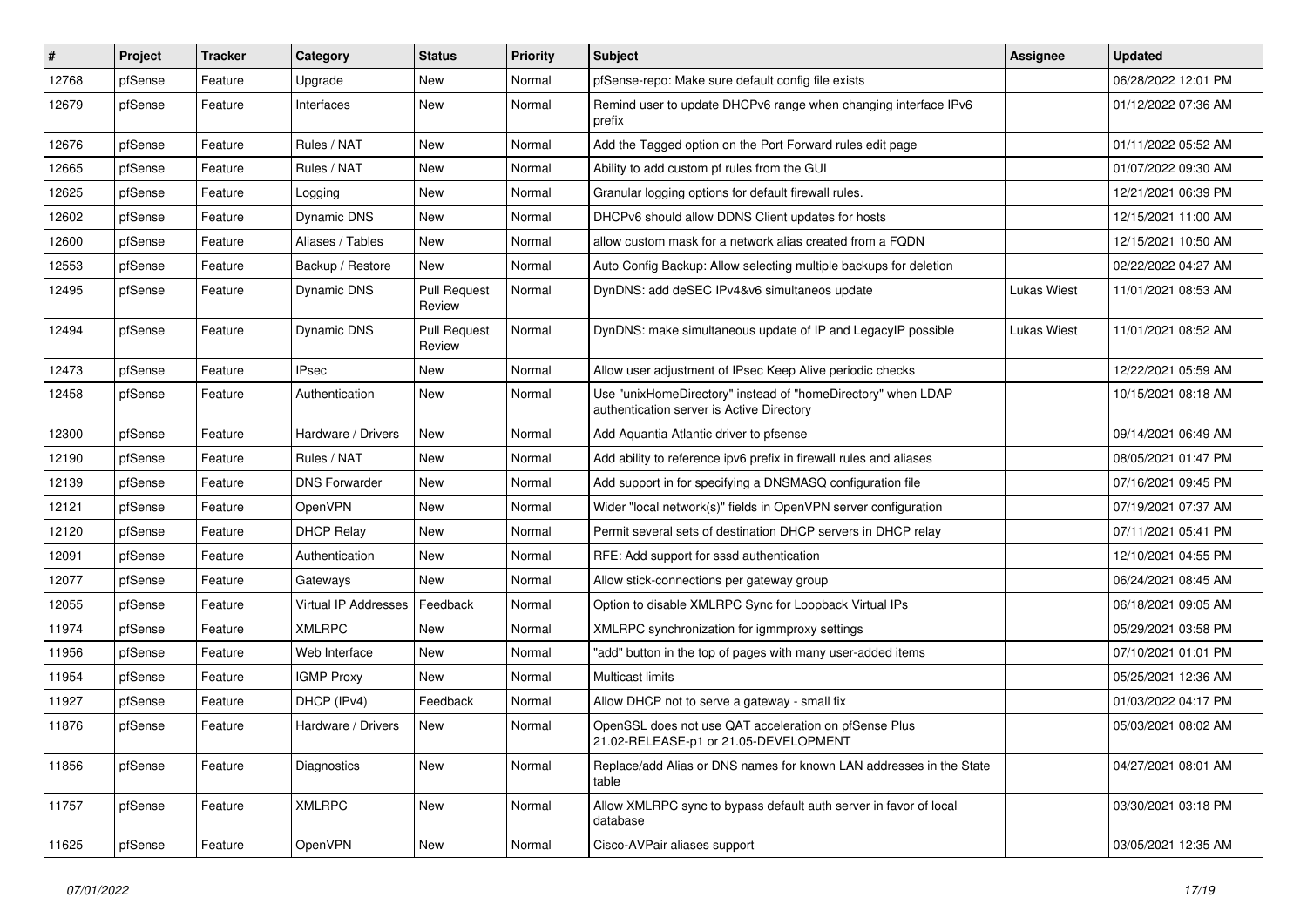| #     | Project | <b>Tracker</b> | Category                        | <b>Status</b>                 | <b>Priority</b> | <b>Subject</b>                                                                                                                   | <b>Assignee</b> | <b>Updated</b>      |
|-------|---------|----------------|---------------------------------|-------------------------------|-----------------|----------------------------------------------------------------------------------------------------------------------------------|-----------------|---------------------|
| 11604 | pfSense | Feature        | WireGuard                       | <b>New</b>                    | Normal          | WireGuard Dynamic Listen Port Randomization                                                                                      |                 | 03/19/2021 10:59 AM |
| 11498 | pfSense | Feature        | WireGuard                       | <b>New</b>                    | Normal          | WireGuard does not pass multicast traffic to peer                                                                                | Peter Grehan    | 03/19/2021 10:59 AM |
| 11379 | pfSense | Feature        | Captive Portal                  | <b>New</b>                    | Normal          | <b>Template Roll Printer</b>                                                                                                     |                 | 02/07/2021 05:26 AM |
| 11324 | pfSense | Feature        | Logging                         | <b>New</b>                    | Normal          | Separate syslog "Remote log servers" Parameters                                                                                  |                 | 01/27/2021 10:47 AM |
| 11302 | pfSense | Feature        | WireGuard                       | <b>New</b>                    | Normal          | WireGuard XMLRPC sync                                                                                                            |                 | 03/19/2021 10:59 AM |
| 11262 | pfSense | Feature        | Rules / NAT                     | <b>New</b>                    | Normal          | Time Based Rules - selects all days in the current month                                                                         |                 | 04/27/2021 12:32 PM |
| 11257 | pfSense | Feature        | Upgrade                         | <b>New</b>                    | Normal          | Installed Packages: Update all button                                                                                            |                 | 01/18/2021 10:45 AM |
| 11243 | pfSense | Feature        | Interfaces                      | <b>New</b>                    | Normal          | individual pfctl snort2c tables per interface only blocking IPs for specific<br>interface when a rule triggers in snort/suricata |                 | 01/14/2021 03:02 PM |
| 11189 | pfSense | Feature        | Captive Portal                  | New                           | Normal          | Captive Portal - Tarpit option                                                                                                   |                 | 12/23/2020 06:44 PM |
| 11084 | pfSense | Feature        | Dynamic DNS                     | New                           | Normal          | Dynamic DNS include option to specify virtual IP addresses                                                                       |                 | 11/19/2020 01:26 PM |
| 11056 | pfSense | Feature        | Interfaces                      | <b>New</b>                    | Normal          | Add option to disable flow-control on interfaces in GUI                                                                          |                 | 11/11/2020 04:41 PM |
| 10962 | pfSense | Feature        | Dynamic DNS                     | New                           | Normal          | Add Cpanel support for Dynamic DNS Clients                                                                                       |                 | 12/28/2020 01:56 PM |
| 10904 | pfSense | Feature        | <b>DHCP Relay</b>               | <b>Pull Request</b><br>Review | Normal          | Support vti interfaces in dhcrelay                                                                                               | Luiz Souza      | 10/12/2020 07:35 AM |
| 10890 | pfSense | Feature        | Interfaces                      | New                           | Normal          | Allow multiple assigned interfaces to track status of a single switch port                                                       |                 | 09/14/2020 07:20 AM |
| 10843 | pfSense | Feature        | Authentication                  | New                           | Normal          | Allow user manager settings to specify multiple authentication servers                                                           |                 | 01/13/2022 07:22 AM |
| 10839 | pfSense | Feature        | <b>Traffic Shaper</b><br>(ALTQ) | New                           | Normal          | Add popular messengers to the Traffic Shaper Wizard                                                                              |                 | 08/18/2020 10:07 AM |
| 10805 | pfSense | Feature        | Hardware / Drivers              | New                           | Normal          | Intel QAT (QuickAssist) encryption support for PfSense                                                                           |                 | 07/31/2020 03:13 PM |
| 10718 | pfSense | Feature        | Notifications                   | <b>New</b>                    | Normal          | Email notifications - add new field to enter a from: name                                                                        |                 | 07/01/2020 09:08 AM |
| 10651 | pfSense | Feature        | OpenVPN                         | <b>New</b>                    | Normal          | Remove/replace deprecated OpenVPN options                                                                                        |                 | 06/10/2020 11:32 AM |
| 10621 | pfSense | Feature        | Hardware / Drivers              | Feedback                      | Normal          | Update system.inc/system identify specific platform() update to<br>accommodate AWS, Azure and GCP                                |                 | 06/02/2020 03:16 PM |
| 10581 | pfSense | Feature        | Logging                         | <b>New</b>                    | Normal          | Provide ability to disable nginx access logging to remote syslog server                                                          |                 | 05/21/2020 08:36 PM |
| 10514 | pfSense | Feature        | Web Interface                   | <b>New</b>                    | Normal          | Add to every page an unparsed Notes field for administrative reference                                                           |                 | 04/30/2020 06:32 PM |
| 10468 | pfSense | Feature        | Web Interface                   | <b>New</b>                    | Normal          | Allow to download log files from WebGUI                                                                                          |                 | 04/17/2020 06:17 AM |
| 10404 | pfSense | Feature        | <b>NTPD</b>                     | <b>New</b>                    | Normal          | Consider using chrony for NTP services                                                                                           |                 | 11/23/2021 06:59 PM |
| 10401 | pfSense | Feature        | Dashboard                       | New                           | Normal          | Request: ability to sort/separate stopped/running Service(s) on<br>Dashboard -> Services Status widget                           |                 | 03/31/2020 04:48 PM |
| 10345 | pfSense | Feature        | DHCP (IPv4)                     | <b>New</b>                    | Normal          | DHCP lease distinction between online and offline                                                                                |                 | 03/16/2020 07:56 AM |
| 10237 | pfSense | Feature        | Upgrade                         | <b>New</b>                    | Normal          | Take ZFS snapshot on Upgrade                                                                                                     |                 | 04/07/2020 03:58 PM |
| 10223 | pfSense | Feature        | Interfaces                      | <b>New</b>                    | Normal          | Add the ability to create additional loopback interfaces                                                                         |                 | 12/15/2020 04:35 PM |
| 10137 | pfSense | Feature        | Package System                  | New                           | Normal          | net-mgmt/arpwatch: Update to 3.0                                                                                                 |                 | 12/30/2019 05:16 PM |